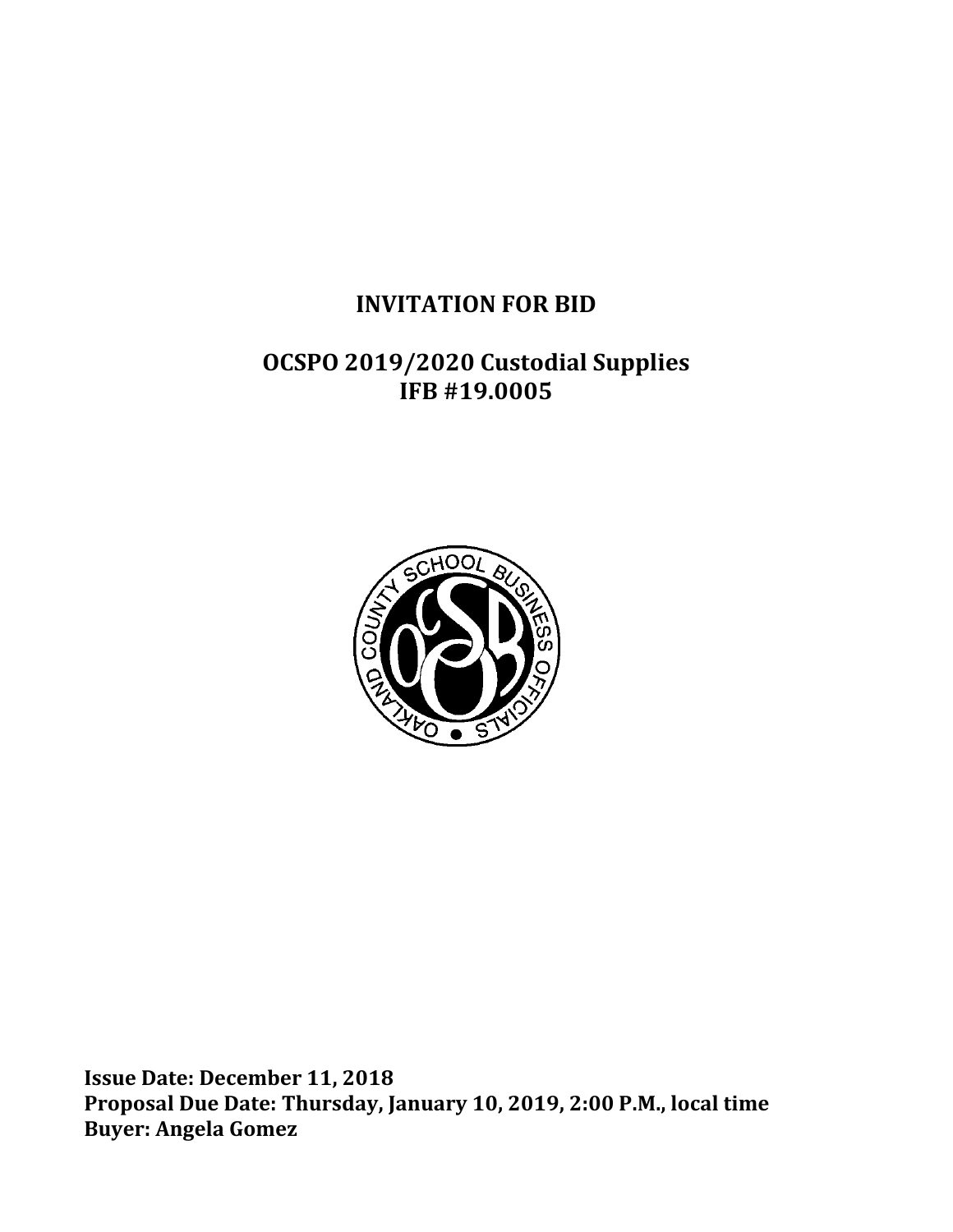# **OAKLAND COUNTY SCHOOL PURCHASING OFFICIALS**

# **2019/2020 OCSPO Custodial Supplies**

# **IFB #19.0005**

# **TABLE OF CONTENTS**

| SECTION I: OAKLAND COUNTY SCHOOL PURCHASING OFFICIALS PROGRAM OVERVIEW  3 |  |
|---------------------------------------------------------------------------|--|
|                                                                           |  |
|                                                                           |  |
|                                                                           |  |
|                                                                           |  |
|                                                                           |  |
|                                                                           |  |
|                                                                           |  |
|                                                                           |  |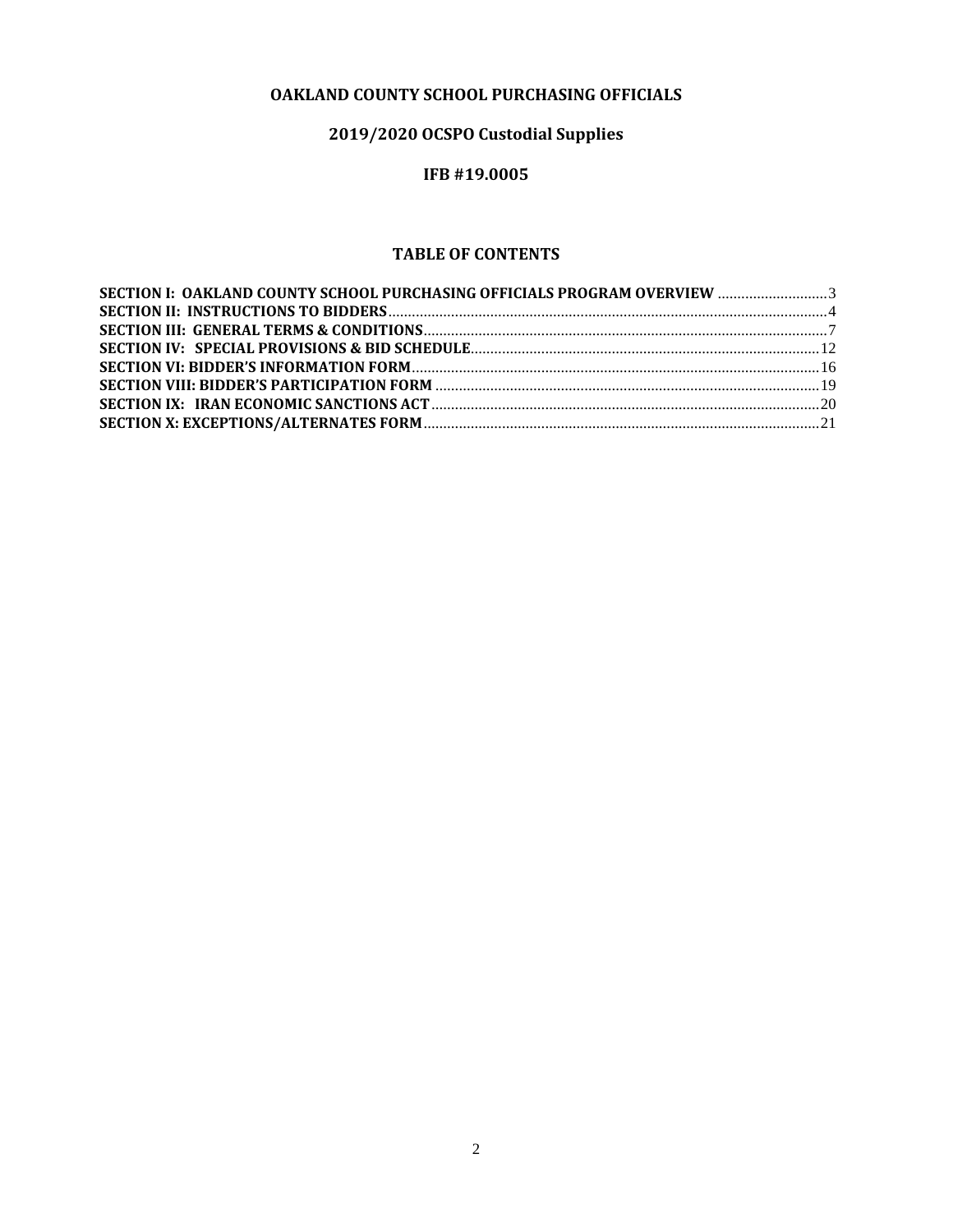#### <span id="page-2-0"></span>**SECTION I: OAKLAND COUNTY SCHOOL PURCHASING OFFICIALS PROGRAM OVERVIEW**

The Oakland County School Business Officials (the "OCSBO") is an organization comprised of many of the business officials of the public school districts, public school academies and private schools in Oakland County, Michigan. The OCSPO is a cooperative of those public school districts; public school academies and private schools located in and around Oakland County, Michigan that choose to participate and such participants are listed below.

The OCSPO, through the authority granted to it by each of its Members, combines the requirements for selected supplies, materials and equipment of its Members into cooperative invitations for bids, in an effort to secure the selected supplies, materials and equipment in a cost-effective manner for all its Members. Oakland Schools, the intermediate school district for Oakland County, Michigan, acts as the liaison between the OCSBO and the OCSPO and issues the invitations for bids for selected supplies, materials and equipment desired by its Members, on behalf of, and as a service for, the OSCPO. Oakland Schools only assists the OCSPO in issuing the invitations for bids; Oakland Schools is NOT responsible for Bid evaluation, determining the lowest responsible bidder, selecting the awarded vendor(s) or awarding contracts which may result from this IFB.

The awarded vendors are evaluated and approved using a bid quorum. The quorum shall consist of a minimum of three (3) individuals, which two (2) shall be OCSPO members. The Members will have the right, but not the obligation, to purchase the supplies, materials and equipment listed in this IFB at the prices contained in the Bid of the selected Bidder(s) and under the terms and conditions contained in this IFB. The selected supplies, materials and equipment listed in this IFB address a wide variety of needs, dictated by the Members; all supplies, materials and equipment listed in this IFB may not be purchased by each Member. Each Member reserves the right to develop product specifications and has the option to participate in the evaluation, determination, selection and award of all Bids. Any contracts which stem from this IFB will be entered into with the individual Members and shall incorporate by reference all of the terms and conditions contained in this IFB.

Below you will find the paid list of members, which will also be allowed to purchase from this award. (Number of buildings in Member district denoted in parentheses).

Avondale (9) Berkley (11) Birmingham (16) Bloomfield Hills (19) Brandon (10) Brother Rice (1) Chippewa Valley – *Macomb County* (24) Clarenceville (5) Clarkston (14) Clawson (5) Cranbrook (1) Detroit Country Day (4)

Farmington (23) Ferndale (6) Hillel Day School (1) Huron Valley (19) Lamphere (8) Madison (6) Novi (10) Novi Christian Academy (1) Oak Park (9) Oakland Schools (7) Pontiac (10) Rochester (23) Royal Oak (8)

Southfield (19) South Lyon (15) St. Matthew Lutheran Church & School (1) St. Paul Lutheran (1) Troy (22) Walled Lake (23) Waterford (22) West Bloomfield (10) Whitmore Lake - *Washtenaw, Livingston Counties* (4)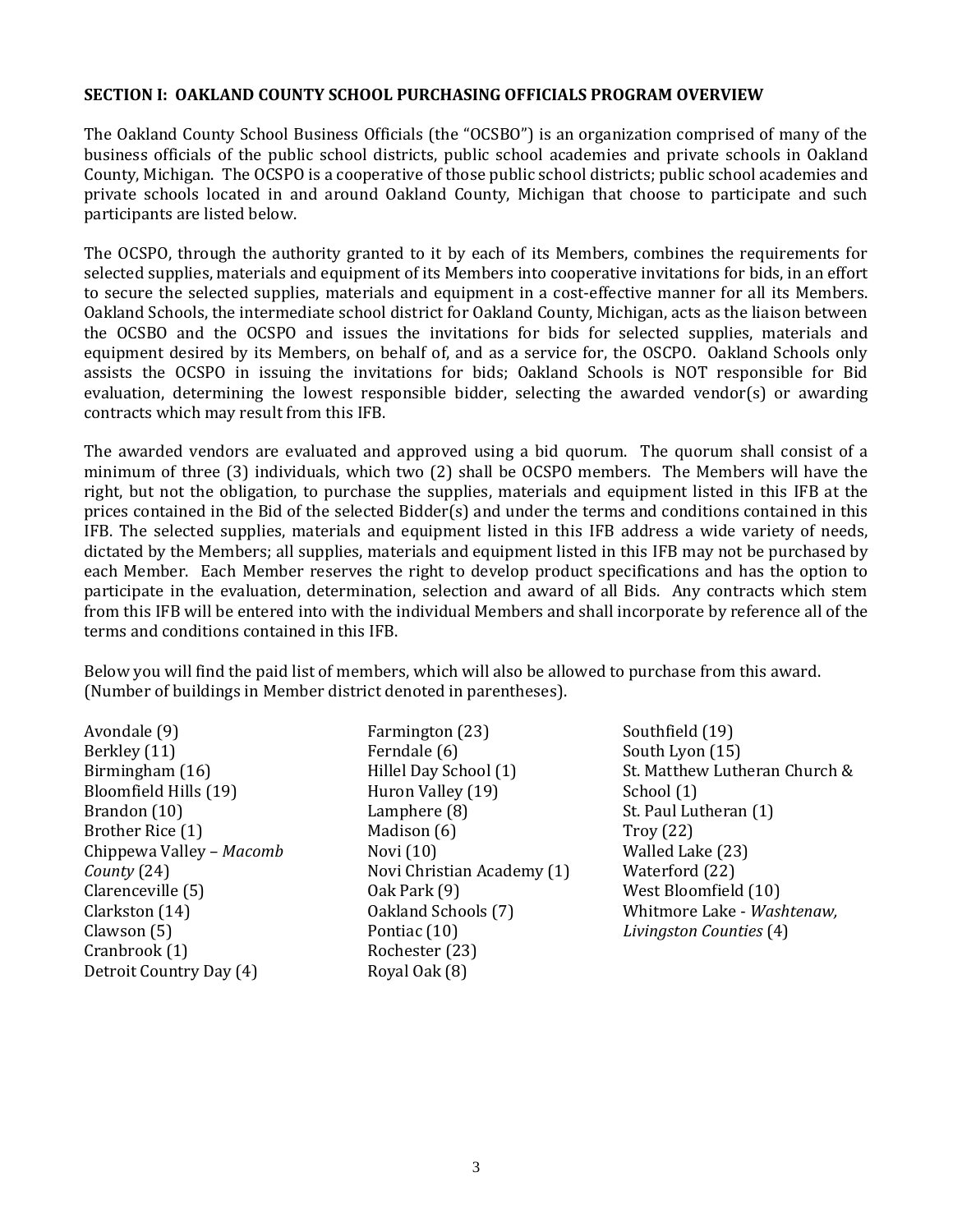# <span id="page-3-0"></span>**SECTION II: INSTRUCTIONS TO BIDDERS**

# **1. BIDS**

Oakland Schools is accepting firm, sealed Bids, on behalf of the Oakland County School Purchasing Officials (the "OCSPO") for Custodial Supplies in accordance with the attached specifications. All required Bids, forms, and pricing, shall be submitted electronically on BidNet Direct (**https://www.bidnetdirect.com**) **no later than 2:00 p.m., local time, January 10, 2019 (the "Due Date").**

OCSPO will not open, consider, or accept, any late Bids received after the Due Date specified within the IFB. It is the sole responsibility of the Bidder to ensure their Bid pricing is completely entered and forms uploaded on BidNet Direct before the closing date and hour indicated within the IFB. Bidders shall plan ample time to respond to all requirements and input all pricing. OCSPO is not responsible for any delivery delays. **Bid pricing shall be submitted online via https://www.bidnetdirect.com.**

Included in your bid shall be one (1) of each of the following bid forms:

Section V: Specifications - Bid Form (Completed Spreadsheet and PDF of same) Include both the completed Excel spreadsheet and a PDF of the completed spreadsheet Section VI: Bidder's Information Form (2 pages) Section VII: Fixed-Price Contract Terms & Conditions (must be signed) Section VIII: Bidder's Participation Form (must be signed) Section IX: Iran Sanction Form (must be signed) Section X: Exceptions/Alternates Form (must be completed)

Designated bid forms above must be submitted online (print, complete as indicated, sign, scan & upload) by due date and time to: **https://www.bidnetdirect.com**, formerly MITN.

### **2. CONTRACTUAL AGREEMENTS**

The IFB contents and the awarded vendors bid response will become the contractual obligation, if individual Members choose to participate in the award. If the Bidder fails to accept their obligations it could result in cancellation of the award. Bidders are awarded by the OCSPO, but are subject to individual Member issuing purchase orders to the selected Bidder, which shall incorporate by reference the content of this IFB, Bidder's Bid, and final approval of the same.

#### **3. BID CLARIFICATIONS**

All clarification questions pertaining to this IFB shall be submitted in writing via **[https://www.bidnetdirect.com](https://www.bidnetdirect.com/) on the Q & A tab.** All questions must be received no later than noon, December 14, 2018.

#### **4. ADDENDA**

All questions, answers and IFB changes will be posted to **[https://www.bidnetdirect.com](https://www.bidnetdirect.com/)** as Addenda. All Addenda will become part of this IFB and the contract with each individual Member. It is the Bidder's responsibility to check the website prior to the Due Date for issued addenda. Failure to acknowledge all addenda may result in rejection of your Bid as being non-responsive.

#### **5. AWARDS**

Bids received on or before the Due Date will be opened on the Due Date and results will be posted on**[https://www.bidnetdirect.com](https://www.bidnetdirect.com/)**.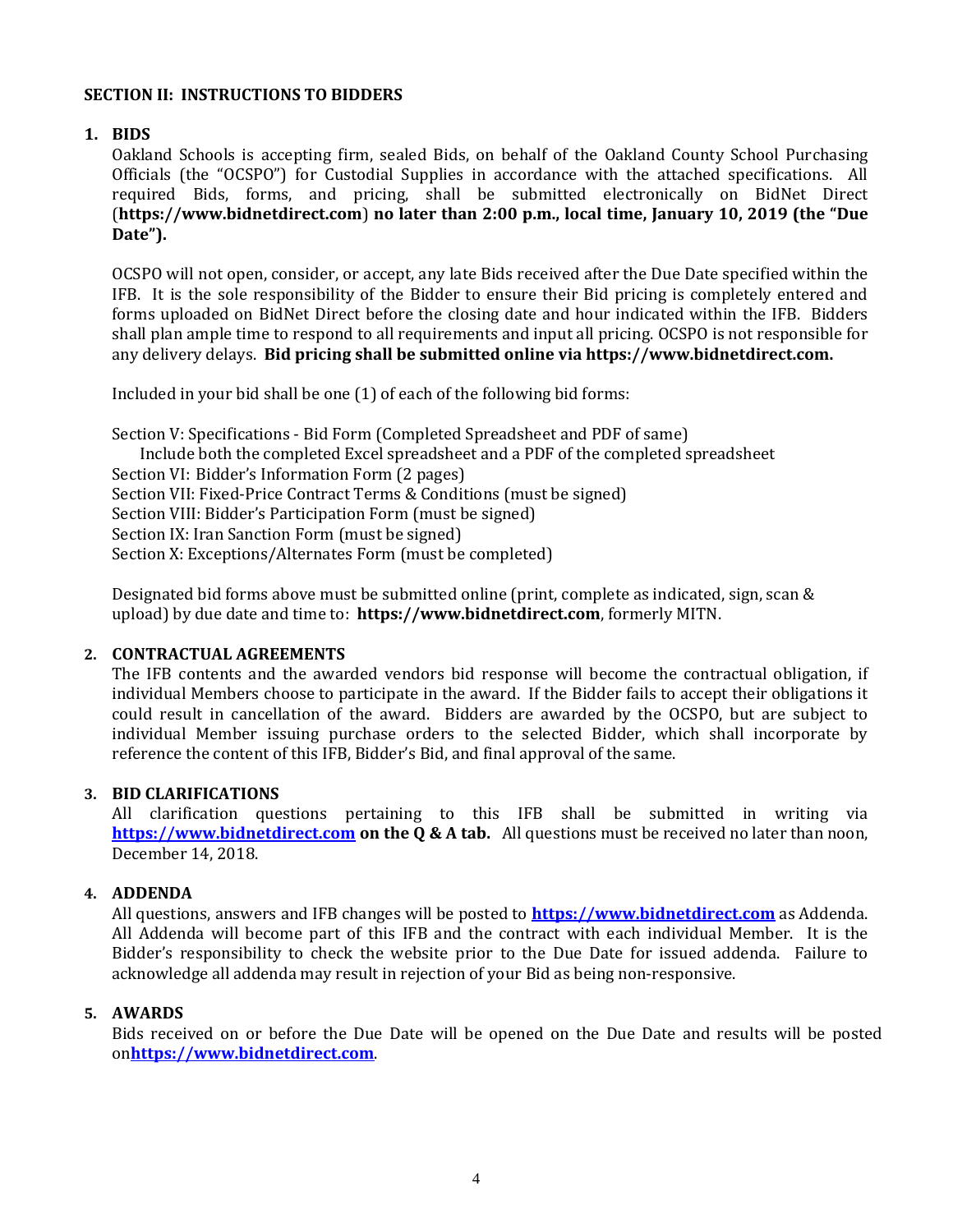# **6. BIDDER COST**

Bidders are solely responsible for any and all costs incurred by it or others acting on its behalf in preparing or submitting a Bid, or otherwise responding to this IFB, or any negotiations incidental to its Bid or acceptance thereof.

### **7. BIDDER COMMUNICATION WITH STAFF**

From the issue date of this IFB and until an awarded vendor(s) is selected, if such occurs, Bidders shall not communicate about the subject matter of this IFB or another Bidder's Bid with the OCSPO, any Board of Education members, administrators, faculty, staff, students, or employees of the Members, except in accordance with Section II, Number 3. Bid Clarifications.

# **8. WITHDRAWL**

A Bidder may withdraw its Bid before the Due Date, without prejudice. All Bids shall remain firm for ninety (90) days after Due Date, and may not be withdrawn during said ninety (90) day period.

# **9. OCSPO RESERVATION OF RIGHTS**

At this time, no decision has been made by the OCSPO to select an awarded vendor(s) for the items identified in this IFB. The OCSPO reserves the right in its sole discretion (for this and the other provisions of this IFB) to accept or reject any or all Bids in whole or in part with or without cause. The OCSPO also reserves the right to waive any irregularity or informality in any Bid, and the right to award the contract to other than the lowest Bidder. The OCSPO reserves the right to request additional information from any or all Bidders.

#### **10. VERBAL REPRESENTATIONS**

The OCSPO intends that all Bidders have equal access to information relative to the IFB Process, and that the IFB contains adequate information. Part of the IFB preparation may have included discussions with selected prospective Bidders; however each Bidder shall prepare its Bid based only on the information contained in the IFB, notwithstanding any information that may have been previously provided. A prospective Bidder noting any inconsistency between the information contained in the IFB and any information previously provided to it should request clarification (refer to Section II, Number 3. Bid Clarifications). No information communicated, either verbally or in writing, to a Bidder shall be effective unless confirmed by written communication via an addendum to the IFB.

#### **11. EXCEPTIONS**

Bids must meet or exceed all IFB requirements set forth herein. Any deviations or proposed alternates from the IFB requirements set forth herein must be clearly detailed on Section X: Exceptions/Alternates Form. The OCSPO reserves the right to accept or reject any alternates proposed, in its sole discretion.

#### **12. BID FORMS**

Bidder must utilize the Bid forms as supplied in this IFB. Complete sets shall be properly executed and submitted online with the Bid. The contents of this IFB and the Bidder's Bid shall become contractual obligations under the contract between the individual Member and the selected Bidder, if any ensue. The award by OCSPO is subject to individual Members issuing purchase orders and/or contracts to the selected Bidder, which shall incorporate by reference the content of this IFB and the Bidder's Bid, and final approval of the same.

#### **13. GUARANTEE**

The submission of a Bid will be construed to mean that the Bidder is fully informed as to the extent and character of the supplies, materials, equipment or services required and a representation that the Bidder can furnish the items(s) in complete compliance with the specifications of this IFB.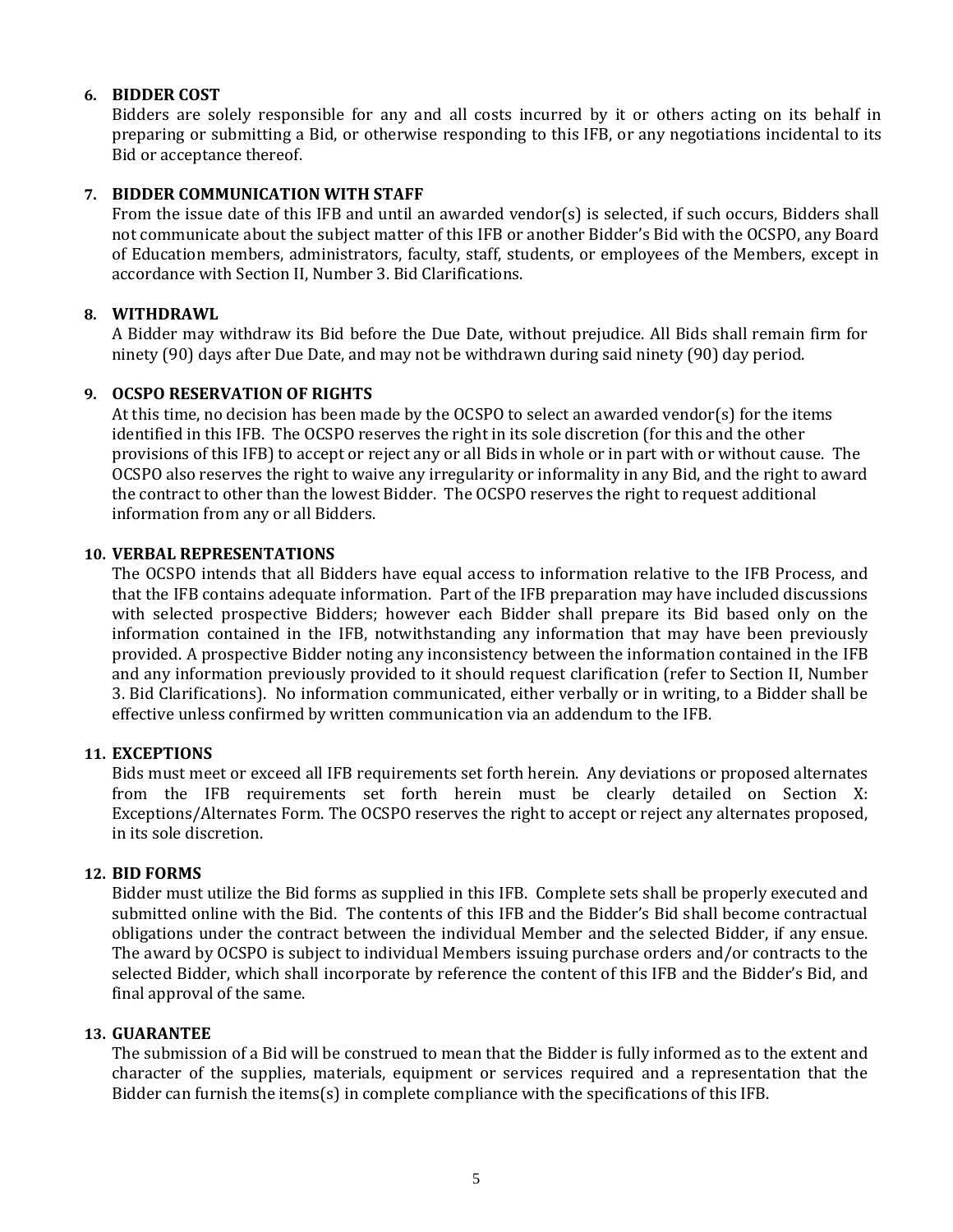#### **14. RELEASE OF CLAIMS**

Each Bidder, by its submission of its Bid releases the OCSPO, Oakland Schools, and all Members from any claims arising out of, or related to, the Bid Process and selection of a Bidder(s) as an awarded vendor(s).

#### **15. VOLUNTARY ALTERNATES**

Bids are requested in accordance with the detailed specifications of this IFB; pricing for Brand Specified items must be included in the Bid. Voluntary alternates to IFB specified Brands, which in the Bidder's judgment will result in a better or equally satisfactory product at a lower cost, are allowed. Such proposed alternates are to be provided on the Section X: Exception/Proposed Alternate Form for that item(s). Samples and complete written specifications or detailed product information MUST be provided, in order for consideration of the proposed alternates**.** 

#### **16. BRANDS**

Whenever any supplies, material or equipment are specified by patent or proprietary name or by the name of the manufacturer, unless stated differently, such specification shall be considered as if followed by the words "or acceptable equal," whether or not such words appear. The Bidder may offer supplies, material or equipment with equal or better qualities and performance in substitution for those specified which it considers would be in the Members' interest to accept. Bids are invited for approved equivalent items that are equal in quality and meet the detailed requirements outlined in the specifications of this IFB. Any such offers shall be indicated as an Alternate on the Section X: Specifications - Bid Form for consideration with the submission of the Bid, and the Bidder shall include a sample and a written specification or detailed product information in order for that particular product to be considered by the OCSPO. (Or the IFB may require specified Brand pricing)

OCSPO, its members and the OCSPO Evaluation Committee, in their sole and absolute discretion, shall have the right to determine if proposed alternate products/brands meet the specifications of this IFB and possess equal or better qualities.

#### **17. SAMPLES**

Samples shall be submitted according to the instructions identified in this IFB to:

Oakland Schools Front Receptionist Desk OCSPO Custodial Supplies IFB #19.0005 2111 Pontiac Lake Road Waterford, MI 48328

Samples may be submitted as a single unit (i.e. one gallon of bowl cleaner) instead of a case quantity. Samples must be clearly marked with the OCSPO IFB Item Number, Bidder name, manufacturer and manufacturer's item number. Failure to furnish samples and written specifications or detailed product information as required may be grounds for rejection.

Submitted samples will only be returned to Bidder's if they provided a written sample return request within their original Bid response. The Bidder will be responsible for all expenses associated with the return of samples.

#### **18. PRICE MATCH**

Any Bidder that is NOT awarded by the OCSPO as part of this IFB may not contact any participating OCSPO Member and directly match or underbid the contract pricing of the awarded vendor(s). If a Bidder does directly match or undercut the Category contract price of the awarded vendor(s) selected by the OCSPO, said Bidder may not be considered for award on the next OCSPO Bid.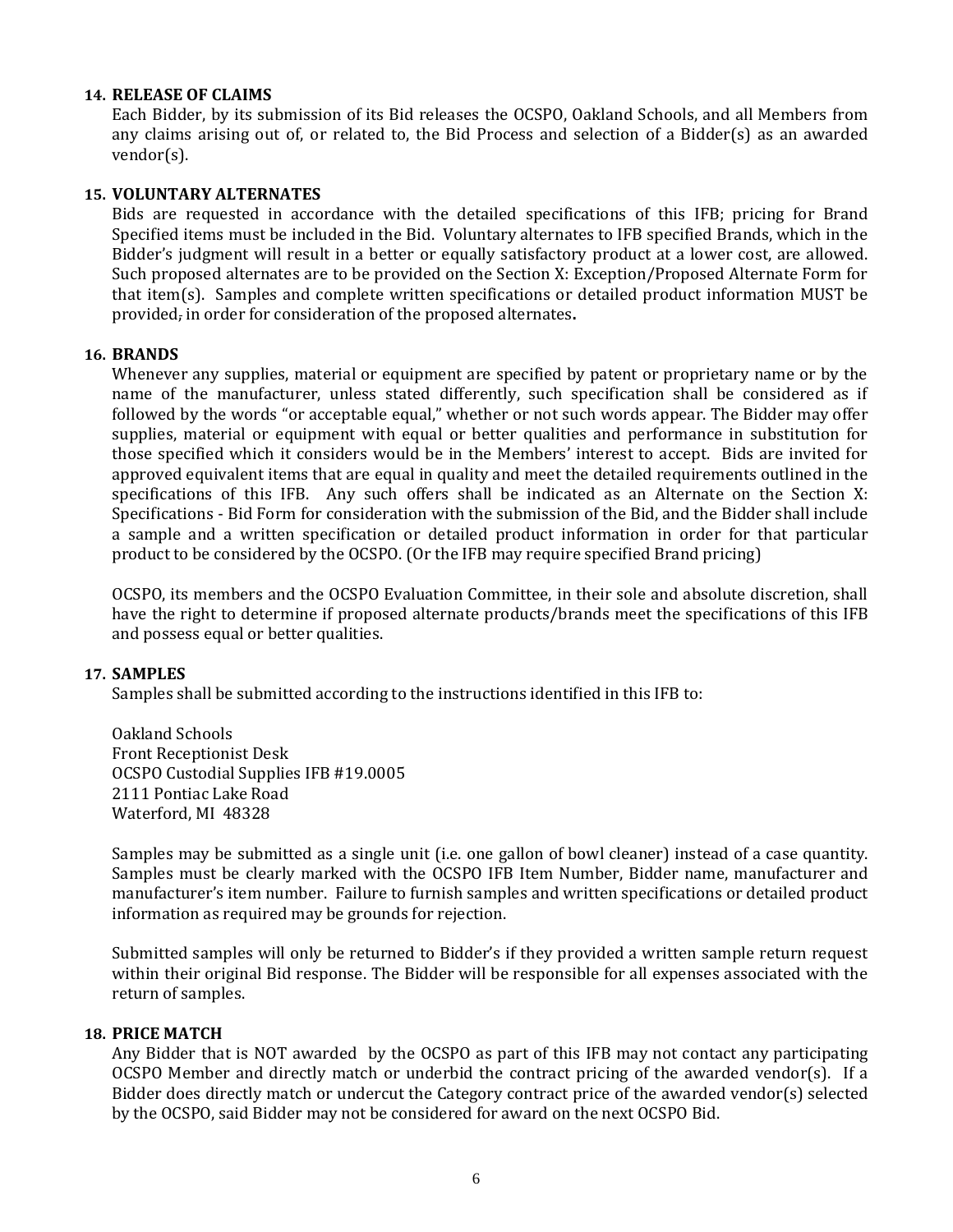#### **19. BUILDING CLOSURE**

In the event the submittal of hard copy paper documentation is required to be delivered to Oakland Schools, if the District, and/or District building, is closed due to unforeseen circumstances on the day the bids are due, bids will be due at the same time on the next business day that the District and/or District buildings are open.

# **20. COLLUSION**

This IFB is made without any previous understanding or agreement with any other person, firm or corporation issuing an IFB for the same purpose, and is in all respects fair and without collusion or fraud.

# <span id="page-6-0"></span>**SECTION III: GENERAL TERMS & CONDITIONS**

# **1. TAX EXEMPT**

The Members are exempt from Federal Excise and State Sales Taxes. Such taxes shall not be included in the Bid prices.

# **2. REQUIREMENTS FOR SIGNING BIDS**

All Bids must be signed by an authorized individual on behalf of the Bidder. Any Bid signed by an individual lacking said authority may be found "non-responsive" and rejected.

# **3. UNIT OF MEASURE**

Items shall be bid by offering a price based on the standard unit of measure listed in the specifications. In the event that the item's unit of measure in the specifications is different from the standard package offered by the bidder, the Bidder shall provide a computed equivalent price for the item on the Specifications – Bid Form, and include the item as a proposed Alternate on the Section X: Exception/Proposed Alternate Form, documenting the proposed packaging configuration, and breaking out the pricing to correspond to the unit of measure in the specifications. For example: the specification calls for 24-12 oz. bottles per case, but the bidder sells it in a 20-12 oz. bottle case; on the Exception/Proposed Alternate Form, the bidder would indicate for that IFB item number: a) the price per case (as sold), b) "20/12 oz. bottles" as the proposed unit of measure, and c) show the computation of the Equivalent Price cost per case if Bidder sold the item as specified for the 24-12 oz.

# **4. PRICES**

Bidder shall bid new (not used or refurbished) items only. Prices submitted shall be held firm through the duration of the contract as indicated in Section IV: Special Provisions & Bid Schedule, #11, Pricing. Bidders will be held responsible for their Bid price(s). Should the contract be renewed/extended for the additional years, pricing will be negotiated with the Bid Chair of the OCSPO provided that such escalation in price shall not exceed the percentage escalator specified on the Section VII: Fixed-Price Contract Terms & Conditions. All price increases must be justified with documentation from manufacturers. The OCSPO is not responsible for any unexpected or unusual cost increases.

# **5. SHIPPING COSTS**

Prices bid for all categories MUST include total freight, insurance and delivery charges to the ordering destination ("FOB Destination").

#### **6. DELIVERY**

 Delivery must be made as instructed on the contract/purchase order with the Member. It is clearly understood that the intent of these Specifications permit the Members to issue purchase orders throughout the school year. The Bids will NOT be used solely for "school start up" orders. Deliveries to Members shall be made no earlier than 8:00 AM and be made no later than 4:00 PM unless otherwise instructed on the purchase order.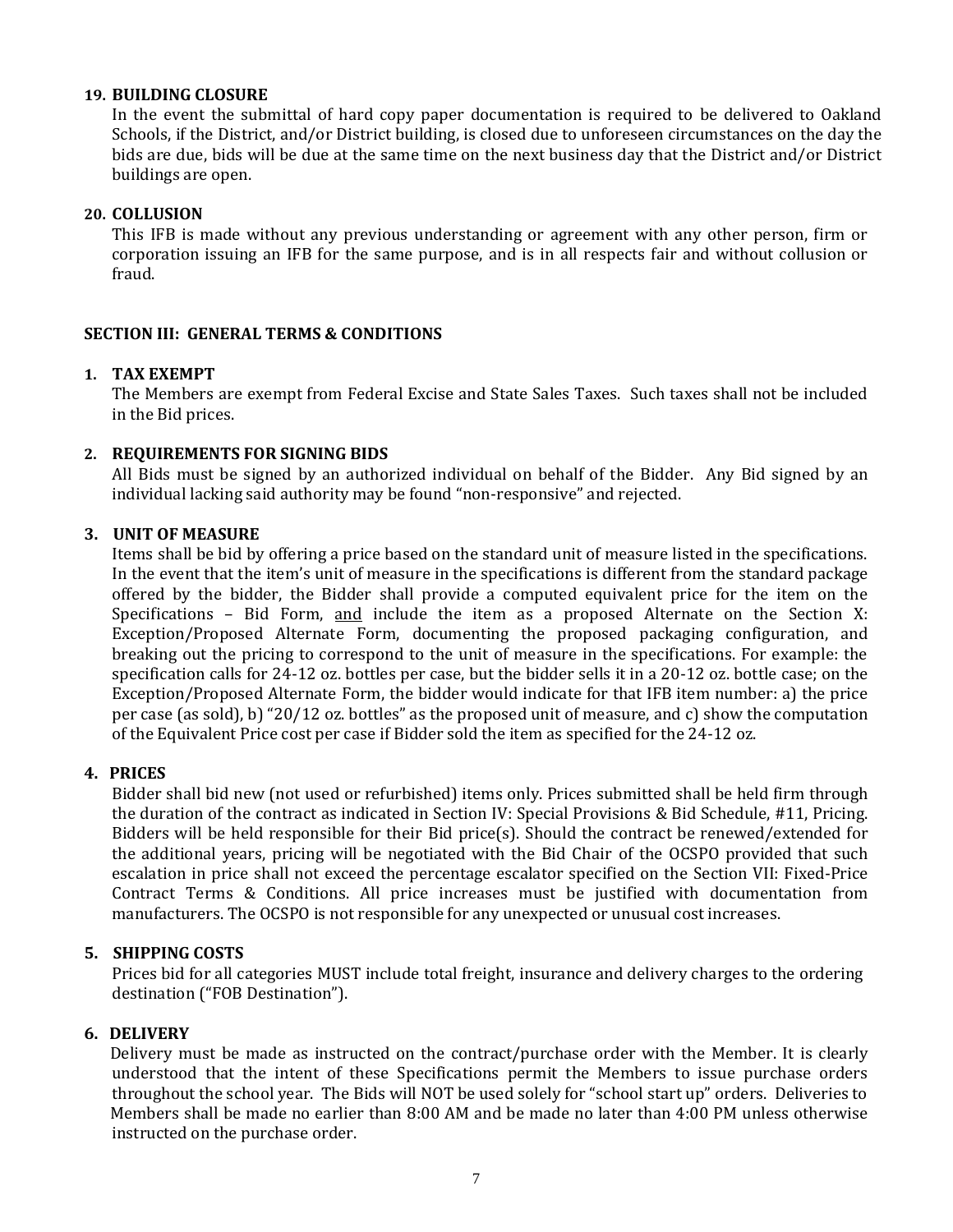#### **7. MINIMUM ORDERS**

The majority of the Members require shipment direct to each school building. If a minimum order is required, Bidders must indicate that on the Bidders Information Form.

# **8. AWARD**

OCSPO reserves the right to award by item, group of items (lot), total bid and/or same items to multiple vendors (dual award). OCSPO in its sole determination, may award in any manner that is in the best interest of OCSPO.

# **9. PAYMENT PROCEDURES**

Invoices must reference Member purchase order numbers and be submitted to the Accounts Payables Department at each respective school district unless the order has been paid via purchasing card. Payment will be made within thirty (30) days after receipt of invoice. Vendor shall maintain all records and documentation regarding payment for at least three (3) years following the date of final payment from school district.

# **10. MICHIGAN RIGHT TO KNOW/HAZARDOUS MATERIAL LAW**

It is the Vendor's responsibility to comply with the Michigan Right to Know/Hazardous Material Law. All cleaning material containers must be properly labeled. The Vendor is to provide Oakland Schools or the Member District with the following information:

- a. Material Safety Data Sheets (MSDS) on all chemicals your company provides and uses in an Oakland Schools or Member District building.
- b. An inventory of the types of chemicals being used, their purpose, and their location in the building.

### **11. POST-BID INTERVIEWS**

The OCSPO Evaluation Committee may select the Bidder(s) deemed to be the lowest responsible Bidder in the best interests of the Members. The OCSPO Evaluation Committee, in its sole discretion, reserves the right to request post-bid interviews with all, some or none of the Bidders solely to clarify any questions the OCSPO Evaluation Committee may have.

#### **12. AWARD OF VENDOR**

Should a Bidder(s) be selected by the OCSPO, the Bidder(s) will be notified in writing that they have been selected for contract for use by the Members via the attached Bidder's Participation Form. The selected Bidder(s) shall hereinafter be referred to as the "Vendor."

Each Member will issue its own purchase order/contract detailing specific delivery instructions and will make payment for its orders. The Vendor has no obligation to honor OCSPO pricing for districts that are not Members of the OCSPO. The Vendor acknowledges that the Specifications & Special Provisions along with the General Terms and Conditions of this IFB shall be a part of any contract/purchase order that ensues with a Member.

#### **13. ORDER OF PRECEDENCE**

The parties understand and agree that each of the Bid Documents is a part of the complete agreement between the Vendor and the Member as if each were set forth entirely within the agreement between the Vendor and the Member. Where conflicts exist between the various contract documents, the order of precedence shall be determined as follows: this IFB including all addenda, the contract/purchase order of the Member, the bidder's response, and any modifications in writing.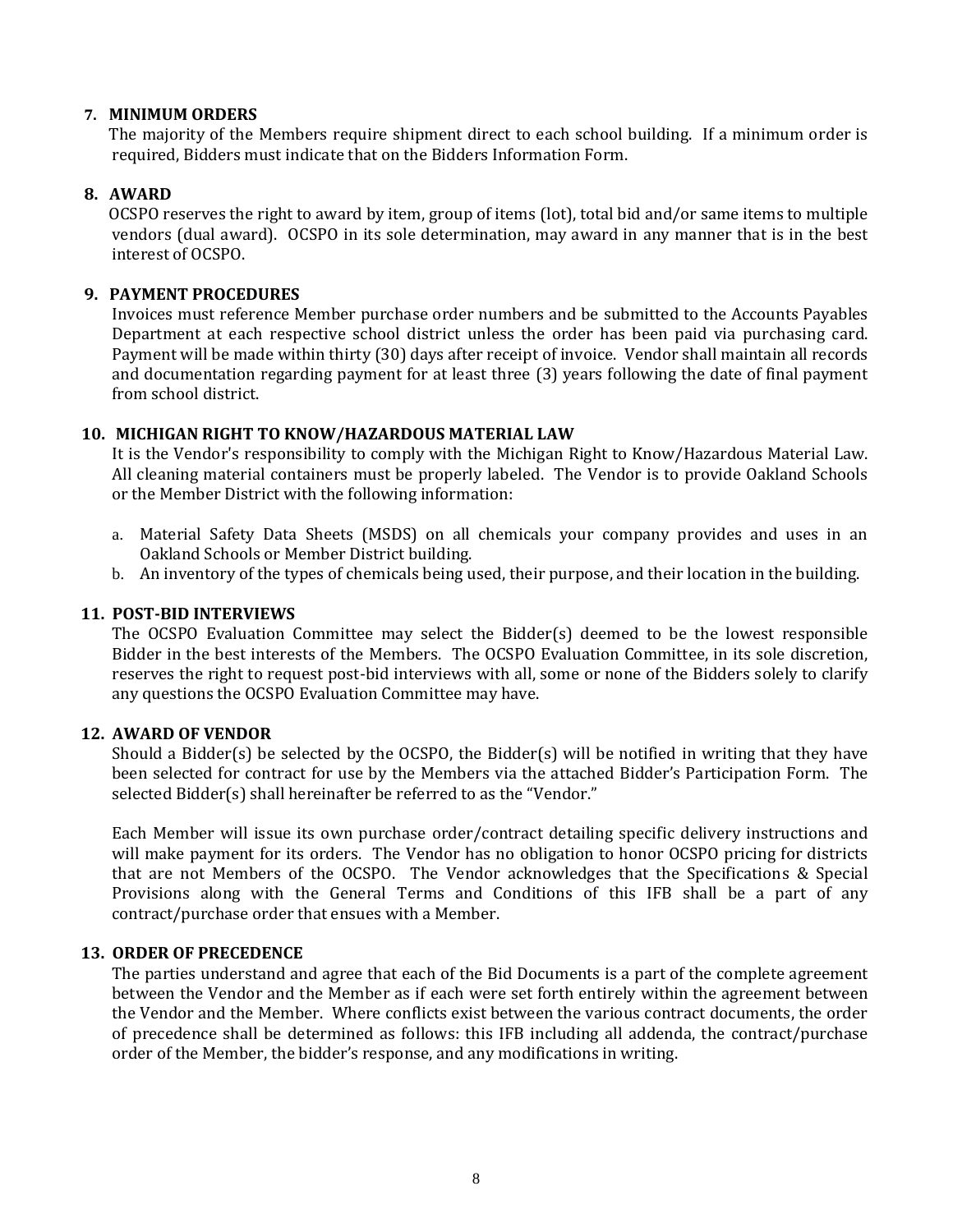# **14. DISPUTE RESOLUTION**

In the event the Vendor does not meet the requirements of this IFB and/or any of its related addenda, Vendors shall attempt to resolve disputes with the Member at the local level. If there is no resolution, the dispute will be referred to the Bid Chair for resolution and the following steps will be taken:

- a. The Vendor will have ten (10) business days after receipt of letter to rectify and respond to the violation in writing. The response must include the nature of the violation, how it was resolved, and what steps are being taken to prevent this violation from occurring again. The response must be sent to the attention of the person filing the violation and must include a copy to the OCSPO Bid Chair and the Manager of the Office of Procurement & Contracting, Oakland Schools.
- b. If the Vendor has not resolved the violation or has repeated a similar past violation, the OCSPO and individual Member reserves the right to terminate the contract with the Vendor or specifically perform the terms of the contract by giving, in writing, thirty (30) days written notice of intent to do so.

#### **15. CONTRACT TERMINATION**

Oakland Schools may terminate this Contract with or without cause upon thirty (30) days prior written notice to the Vendor. For purposes of this Contract, the term "Cause" shall mean: the failure by the Vendor to comply with any of the material terms of this Contract after being given written notice of such failure by Oakland Schools and the failure to cure such condition, and provide a written response to Oakland Schools detailing how it was cured and what steps are being taken to prevent the failure from occurring again, within fourteen (14) days after receipt of such notice. Vendor will be paid only that amount which has been incurred for work completed up to the date of termination. Vendor will not be eligible for any anticipatory profits or fees for future work beyond the termination date of this Contract. All notices should comply with #31: Notice of these General Terms & Conditions.

# **16. EQUAL EMPLOYMENT OPPORTUNITY/ANTI-DISCRIMINATION**

The Vendor hereby agrees to comply with all applicable federal, state and municipal equal opportunity and anti-discrimination guidelines/regulations, and executive orders and covenants that neither the bidder nor any subcontractors will discriminate against an employee or applicant for employment with respect to hire, tenure terms, conditions or privileges of employment, or in a manner directly or indirectly related to employment, because of race, color, religion, national origin, age, sex, height, weight, marital status or disability in its programs, services, activities or employment. Failure on the part of the Vendor to comply with said guidelines and regulations shall, upon reasonable notice, constitute grounds for OCSPO to revoke and otherwise terminate the contract and all obligations of OCSPO and its Members hereunder.

#### **17. MINIMUM WAGE**

The Vendor covenants and agrees that it shall comply with all minimum wage laws when required by applicable law.

#### **18. FREEDOM OF INFORMATION ACT**

The Bids and supporting materials become the property of the OCSPO, and are subject to public access according to the Michigan Freedom of Information Act, MCL 15.231 et. seq.

#### **19. NEWS RELEASES**

Bidders will at no time make any news or advertising releases pertaining to the Bid document for any purpose without the prior approval of, and in coordination with, the OCSPO.

#### **20. SMOKING/ALCOHOL ON SCHOOL PROPERTY**

Smoking, the use of tobacco products, or alcohol shall not be permitted in any Member building or on any Members' school premises.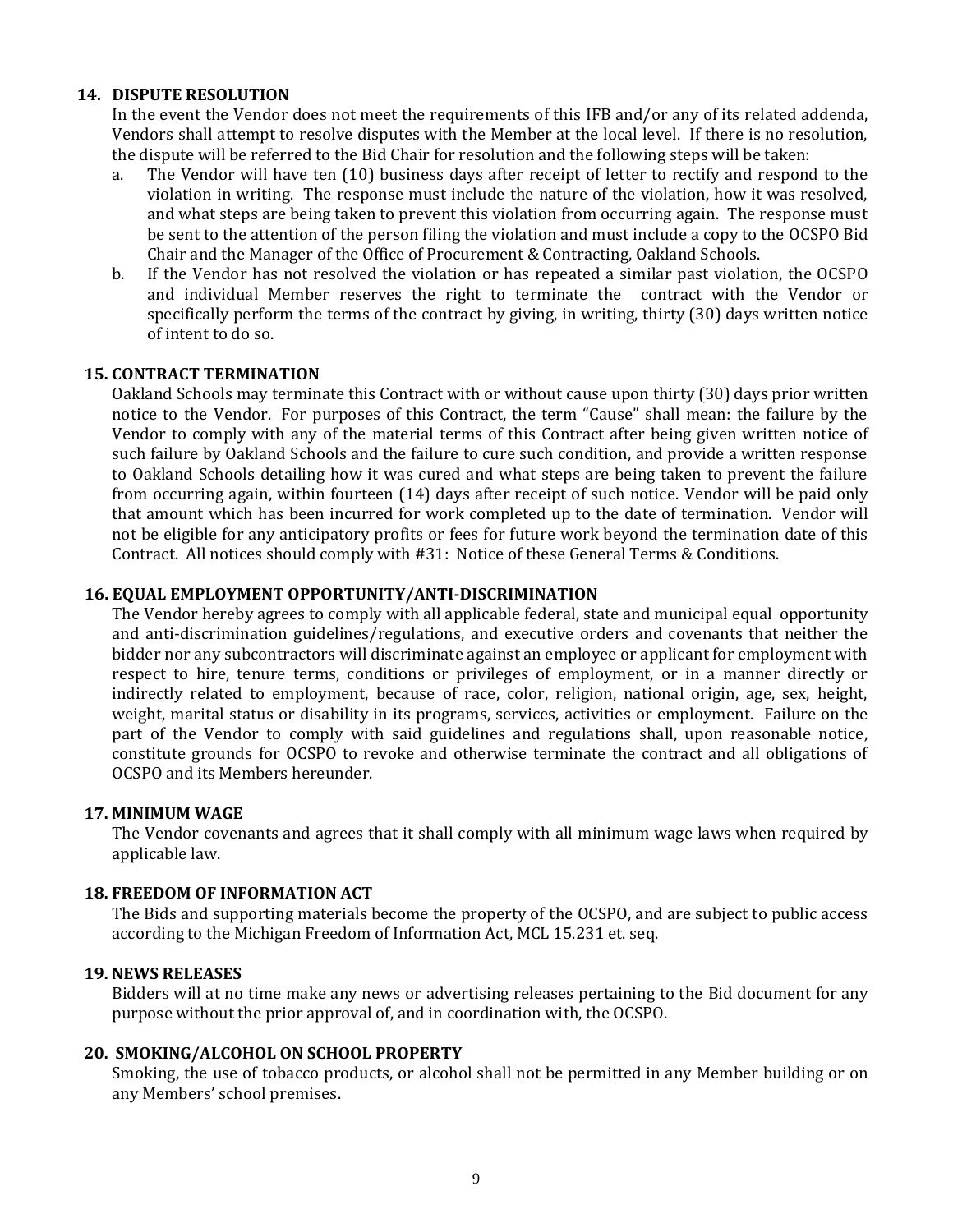#### **21. FINALITY OF DECISION**

Any decision made by the OCSPO, including Vendor selection, shall be final.

#### **22. QUANTITIES**

Bidders should note that where quantities are listed they represent estimates of annual requirements, and do not constitute a guarantee of future order quantities as it is the intent of this IFB to select a Vendor for the Members to purchase some, all or none of the supplies, materials and equipment listed herein at their sole option.

#### **23. GOVERNING LAW**

The Contract shall be governed by and construed under the laws of the State of Michigan. In the event of any legal action to enforce or interpret this Contract, the sole and exclusive venue shall be a court of competent jurisdiction.

#### **24. GENERAL INDEMNIFICATION**

Vendor agrees to indemnify, defend and hold harmless OCSPO, each Member and Oakland Schools, their Boards of Education, in their official and individual capacities*,* employees, agents, Vendors, successors and assignees, from and against any and all costs, expenses, damages, and liabilities, including reasonable attorney's fees, arising out of the: (i) negligent act or willful misconduct of the Vendor, its officers, directors, employees, successors, assignees, vendors and agents; (ii) any breach of the terms of the contract between the Member and the Vendor; or (iii) any breach of any representation or warranty by Vendor under the contract with Member or this IFB. Oakland Schools, the Members, and the OCSPO, agree to notify Vendor by certified mail, return receipt requested, immediately upon actual knowledge of any claim, suit, action, or proceeding for which it may be entitled to indemnification under any contract with the Vendor.

### **25. INTELLECTUAL PROPERTY INDEMNIFICATION**

Vendor warrants that its performance of the Services under this Contract does not infringe on or violate any copyright patent, trade secret or other property interest of a third party. The Vendor shall obtain written permission to use any materials, documents, writing, publications, software, recording or procedure, whether in written, video, audio or other media format, attributed to another (whether copyrighted or not) and proof of such written permission shall be submitted to the OCSPO with the work product of another proposed to be used by the Vendor. Vendor agrees to indemnify, defend, and hold harmless the OCSPO, its Members, its Members Boards of Education, and Oakland Schools, in their official and individual capacities, employees, agents, contractors, successors and assignees, from and against any and all liabilities, damages, costs and expenses, including reasonable attorney fees, incurred in connection with any claim or suit brought against the OCSPO, its Members, or Oakland Schools arising from any claims of violation of any copyright, patent or trade secret by any third party resulting from Vendor's or the OCSPO, its Members, or Oakland Schools use of any equipment, software, technology, documentation and/or any other materials, documents, writing, publications, software, recording or procedure, whether in written, video, audio or other media format provided by Vendor under this Contract; provided that Vendor is notified in writing within thirty (30) days from the date the District knew of such claim. The Members retain the right to offset against any amounts owed Vendor hereunder or any such monies expended by the Members or Oakland Schools in defending itself against such claims.

#### **26. ASSIGNMENT OF CONTRACT**

The Vendor shall not subcontract any of its obligations under the contract with a Member without the written consent of the OCSPO and the Member.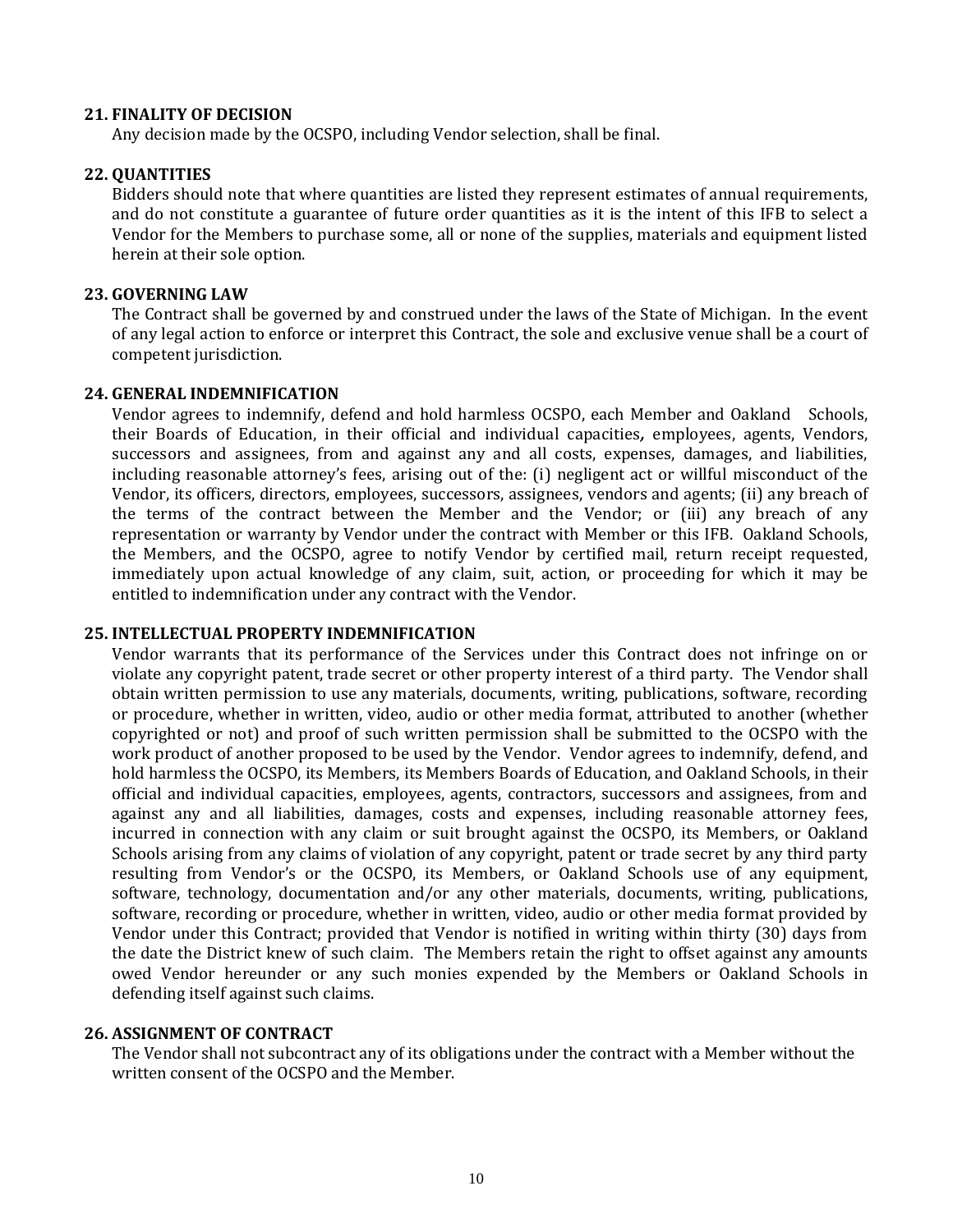# **27. REPORTING**

The Vendor shall provide all reasonably necessary reporting and documentation to permit Oakland Schools to comply with applicable laws.

# **28. NON APPROPRIATION OF FUNDS**

In the event that public funds are unavailable and not appropriated for the performance of the District's obligations under this contract, then this contract shall automatically expire without penalty to the District, thirty days (30) after written notice to the Vendor of the unavailability and nonappropriation of public funds. It is expressly agreed that the District shall not activate this nonappropriation provision for its convenience or to circumvent the requirements of this contract, but only as a fiscal measure.

# **29. COMPLIANCE WITH APPLICABLE LAWS**

The Vendor shall give all notices and comply with all laws, ordinances, rules, and regulations bearing on the conduct of the work as specified in IFB.

# **30. RIGHT TO INSPECT AND TEST**

Oakland Schools reserves the right to require a final acceptance test by its own agents or consultants to ensure that each product provided functions as specified in the bid document. All equipment will remain the property and responsibility of the vendor(s) until acceptance. Only at that time will Oakland Schools assume responsibility for the possession of the equipment or any part thereof. The warranty period shall start upon product acceptance.

# **31. NOTICE**

All notices under this Contract shall be deemed to be adequate and sufficient notice if given in writing and delivered via a) registered or certified mail; or b) a nationally recognized overnight air courier. All notices shall be sent to Oakland Schools, Office of Procurement & Contracting, 2111 Pontiac Lake Road, Waterford, MI 48328.

# **32. CONFLICT OF INTEREST**

Vendor shall provide full disclosure of all existing client relationships that currently or prospectively may give rise to conflicts of interest as governed by the codes of rules of professional responsibility and conduct.

# **33. INSURANCE**

Offeror agrees, at its sole cost and expense, to purchase, prior to the commencement of services, and maintain the following insurance coverages in the minimum amounts indicated for the entire duration of the contract. All coverage shall be with insurance carriers licensed and admitted to do business in Michigan and acceptable to Districts.

- a. Commercial General Liability Insurance with limits of three million dollars (\$3,000,000) aggregate and not less than one million dollars (\$1,000,000) per occurrence for bodily injury, death, and property damage, including personal injury, contractual liability, independent contractors, broad-form property damage, and products and completed operations coverage;
- b. Workers' Compensation including Employer's Liability Coverage of one hundred thousand dollars (\$100,000) per occurrence for all employees engaged in services or operations under this Contract in accordance with state law;
- c. Automobile Liability with limits of one million dollars (\$1,000,000) each occurrence combined single limit of liability for bodily injury, death, and property damage, including owned and nonowned automobile coverages, as applicable.

To the extent that any insurance coverage required under this Paragraph is purchased on a "claimsmade" basis, such insurance shall cover all prior acts of Bidder during the term of this Contract, and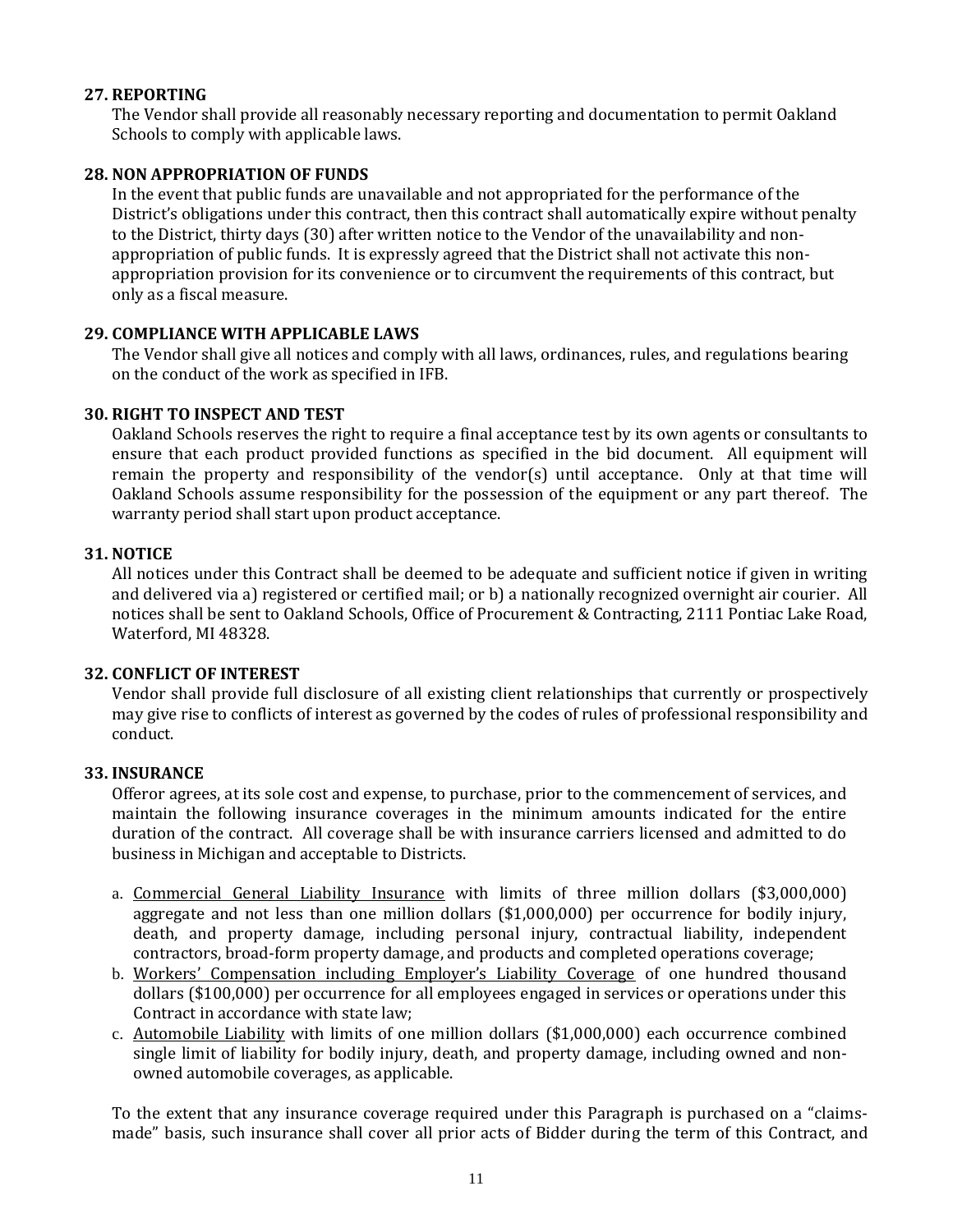such insurance shall be continuously maintained until at least three (3) years beyond the expiration or termination of this Contract.

The required coverage as described above shall include an endorsement stating the following: "It is understood and agreed that thirty (30) days advance Notice of Cancellation, Non-Renewal, Reduction and/or Material change shall be sent to: Requesting Districts". If such insurance is not in force, Districts may, at its option, terminate and cancel the contract.

# <span id="page-11-0"></span>**SECTION IV: SPECIAL PROVISIONS & BID SCHEDULE**

BID CATEGORY: Custodial Supplies

BID CHAIR: Doreen Simonds, Waterford School District

CONTRACT PERIOD: March 1, 2019 – February 29, 2020

CONTRACT TYPE: Firm, Fixed Price

SAMPLES REQUIRED: Yes, for Voluntary Alternates only

OCSPO PROGRAM REQUIREMENTS:

#### **1. BID INTENT**

Through this Invitation for Bid (the "IFB"), the OCSPO is seeking one or more qualified Bidders to supply Custodial Supplies at fixed prices for its Members. The anticipated term of the contract, if one ensues, is for one (1) year March 1, 2019 – February 29, 2020. We are also asking for maximum price escalators for an additional two (2), One (1) year possible extensions. Year two (2) would start March 1, 2020 – February 28, 2021 and year three (3) would start March 1, 2021 – February 28, 2022. All price increases must be justified with documentation from manufacturers. The OCSPO Evaluation Committee will select the Bid(s) that it deems to be the lowest responsive, responsible bid in the best interest of the Members, in its sole discretion.

#### **2. REPRESENTATIVE**

Vendor shall provide, at its expense, a dedicated area account representative to handle orders on a building and Member basis, as well as customer service personnel to adequately accommodate order entry, order inquiries, and the handling of other order-related issues with each Member. Vendor will be expected to provide in-service training as requested for the products they provide. Each Vendor is requested to provide a listing of the types of "in-services" or workshops it is willing to provide.

#### **3. CATALOG**

Vendor must create and provide as part of the award, an OCSPO Custom Order Form (electronic AND paper), to be included with a catalog to be distributed to each participating Member for distribution to the buildings, if requested by Districts. The custom order form shall include item description, price and page number of item in catalog. The custom order will be required to be updated and distributed for the successive years of the contract, if extended.

#### **4. PRODUCT CHANGES**

All ordered items must be shipped as per the IFB Specifications. Vendor must notify the OCSPO Bid Chair of changes to products, units of measure, or other pertinent information, two weeks in advance of these changes becoming effective.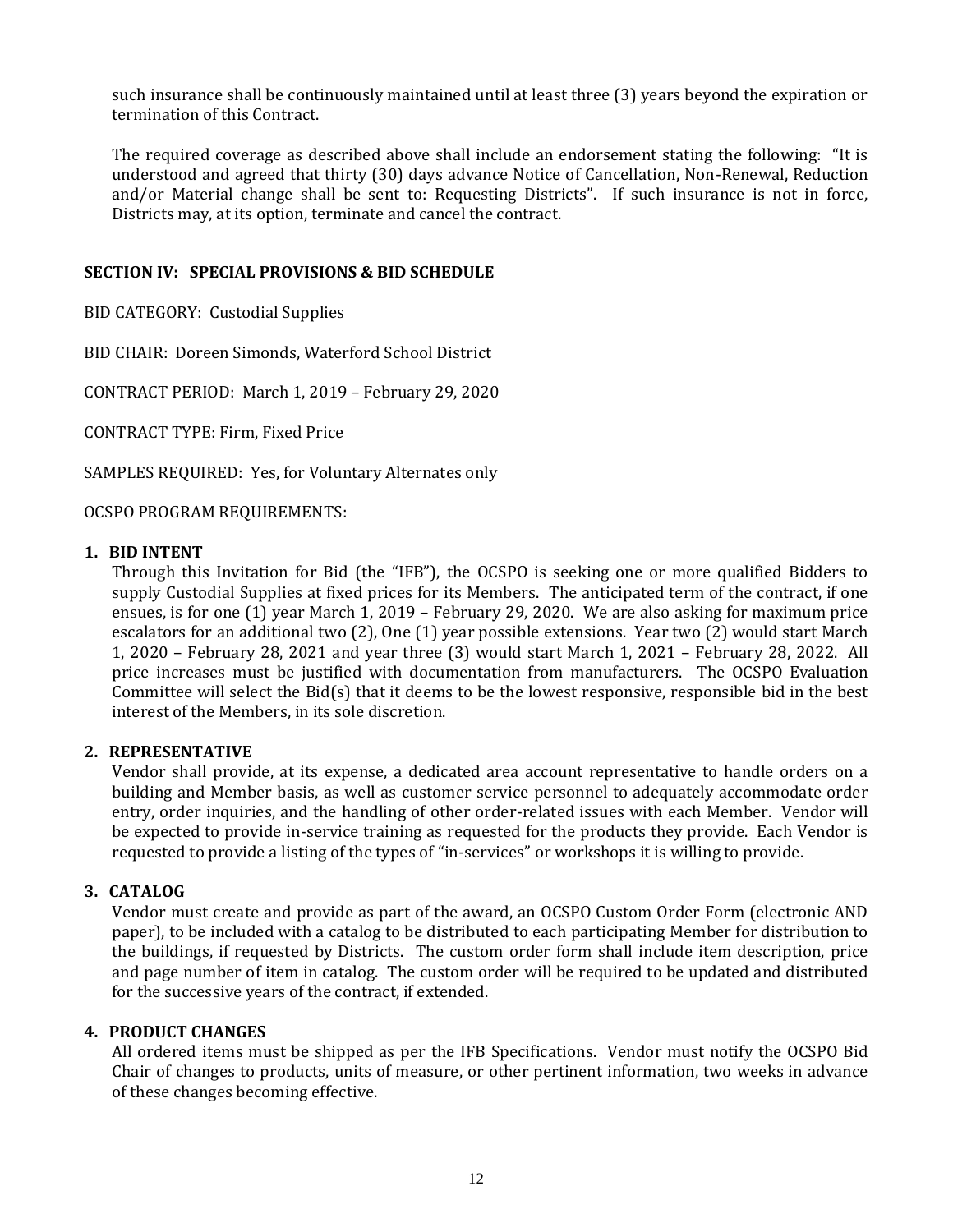# **5. BACK-ORDERS**

If there is a backorder, Vendor is responsible to notify the ordering Member immediately via telephone or email with the estimated delivery date for the backordered product. Vendor shall include a list of non-delivered (back-ordered) items for that order on each packing slip.

# **6. PACKING SLIP**

Each individual order will include a packing slip and must reference the ordering Member's name and the purchase order number.

# **7. SCHOOL DELIVERY**

Pricing shall include inside delivery to each Member school or building and shall be FOB destination with all handling, insurance and freight charges incorporated in the pricing.

# **8. RETURNS**

Vendor shall accept returns of products for any reason within sixty (60) days of delivery to participating Members. Vendor shall credit the corresponding participating Member's account in the next billing cycle and not charge a restocking fee.

# **9. WARRANTY**

Vendor must warrant that they are the legal and rightful owner of the products or that it is legally licensed and/or authorized to sell and/or distribute products being purchased hereunder by participating Members. All products delivered under the Contract with the Member will be free and clear of any and all encumbrances of any kind.

# **10. DISCOUNT**

Vendors may offer additional items from their catalog ("non-contracted items"), at a set discounted rate as stipulated in the IFB and Bid. Items not subject to the flat rate must be clearly indicated in the Bid.

#### **11. PRICING**

Bid prices shall not increase through the term of the contract, however prices may decrease. Should the contract be renewed for the additional years, if applicable, pricing will be negotiated with the Bid Chair of the OCSPO provided that such escalation in price shall not exceed the percentage escalator specified on the Section VII: Fixed-Price Contract Terms & Conditions. All price increases must be justified with documentation from manufacturers.

# **12. INTERNET ORDERS**

It is encouraged that the Vendor(s) offer internet-based ordering for use on a Member-by-Member basis. Internet ordering, if so, shall have the following capabilities: username and password protected, online approval routing, accept purchasing cards for payment at the Member district's choosing , and the ability to display only the items specified in this IFB and discounted items, and not the Vendor's full catalog. Member training and support for an Internet order system shall be provided by Vendor. In the event a Member does not utilize the online internet ordering, Vendor must provide an alternative method (email, etc.) for order placement.

# **13. REBATES AND INCENTIVES**

Vendor(s) are requested to offer rebates to Members to reward for the following:

- A. Payment Discount Offered to Members that pay within a specified period of time, (i.e. 2% 10 net 30).
- B. Volume Incentive Rebate Based on total cumulative dollars spent by all Members. Vendor will annually distribute rebate dollars to each Member based on the respective annual usage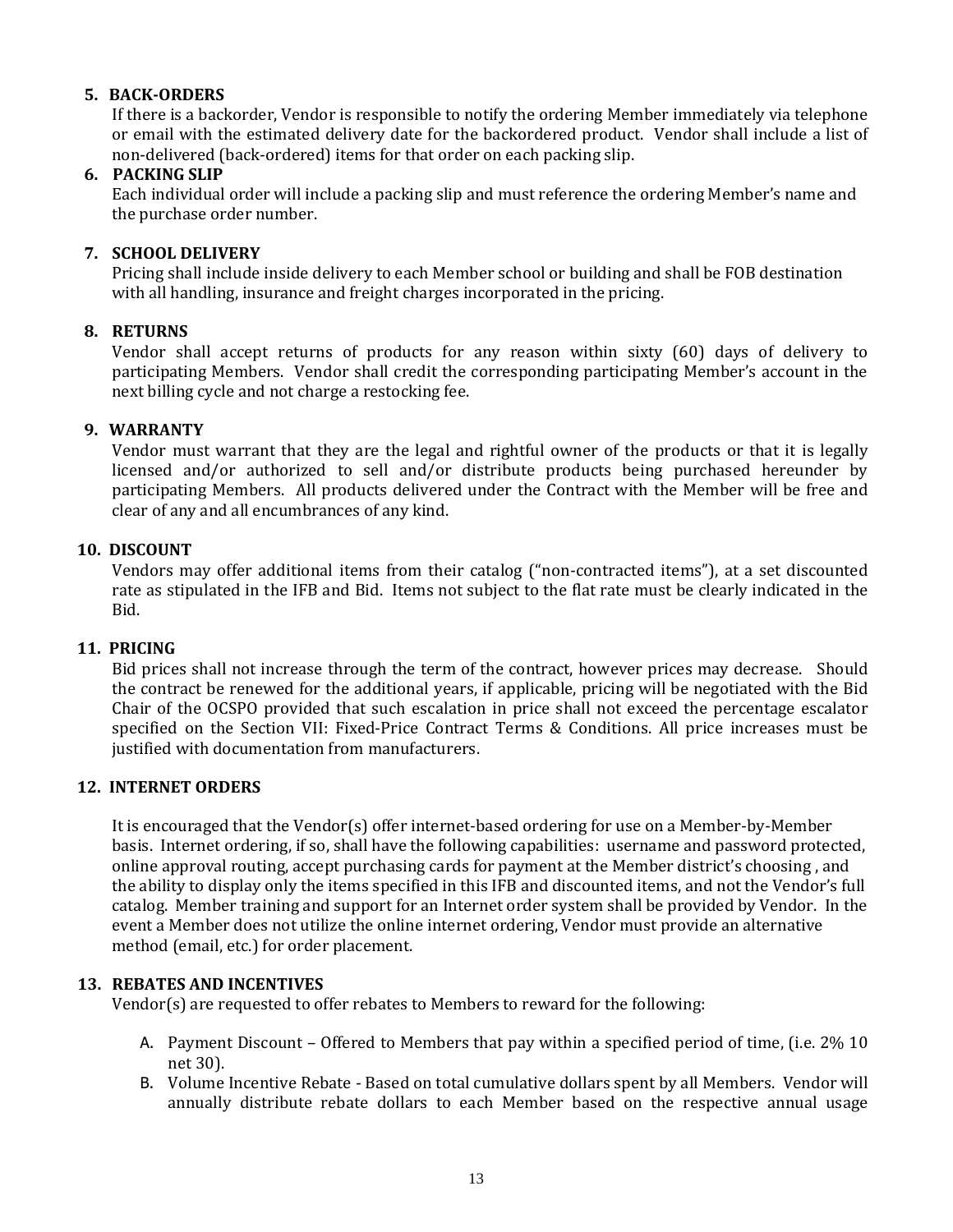corresponding to contract terms. Rebates will be paid out no later than March 1st of the following year.

# **14. PURCHASING CARDS**

Vendor(s) is encouraged to accept purchasing cards (p-cards) for payment of orders. In the event a Member does not have a p-card program, Vendor(s) must provide an alternative means for accepting payment for goods.

# **15. USAGE REPORTS**

Vendor(s) shall provide semi-annual usage reports (in electronic format) for each Member purchasing from Vendor. All reports shall be filed through Oakland Schools' Office of Procurement & Contracting with a copy to the OCSPO Bid Chair and shall be submitted according to the schedule below. Vendor(s) shall supply these reports within two weeks after the close of the period. Vendors shall provide the usage reports for the total OCSPO purchases AND for individual Members. Vendor(s) reports should be available to download into Excel. The following identifies the required reports:

- A. Total Usage by Item (contract & non-contract items)
	- i. Contract Items: Usage to be completed on the awarded Excel spreadsheet
	- ii. Non-contract Items: Usage to be provided by Vendor generated reports
- B. Total Dollars Purchased by Districts: Oakland Schools will provide an Excel spreadsheet for Vendor to complete. It is the Vendor(s) responsibility to provide accurate usage.
- C. Usage Report will be requested July  $15<sup>th</sup>$  for the previous purchases from January to June. The request for January  $15<sup>th</sup>$  will be for previous purchases from July – December.

### **16. NON-EXCLUSIVE**

Vendor acknowledges that each Member reserves the sole right to order any product or service, whether or not contained in this IFB, from any source, at any time, without penalty. This right shall not interfere with the servicing of the contract which ensues, if any, with the Member from this IFB, as this is not intended to be an exclusive arrangement.

#### **17. EVALUATION CRITERIA**

A Bid(s) may be awarded to the Bidder(s) who the OCSPO Evaluation Committee determines, in its sole discretion, is the lowest responsive and responsible bidder in the best interests of the Members. The evaluation criteria will include without limitation: compliance with IFB Specifications, pricing, quality of product offered, variety of product offered, past performance or demonstrated ability to meet IFB requirements, Bidder's financial stability and Bidder's technology capabilities. Please note that Bidders may be requested to provide company financial information. Final award of preferred vendor status may be subject to a post-bid interview.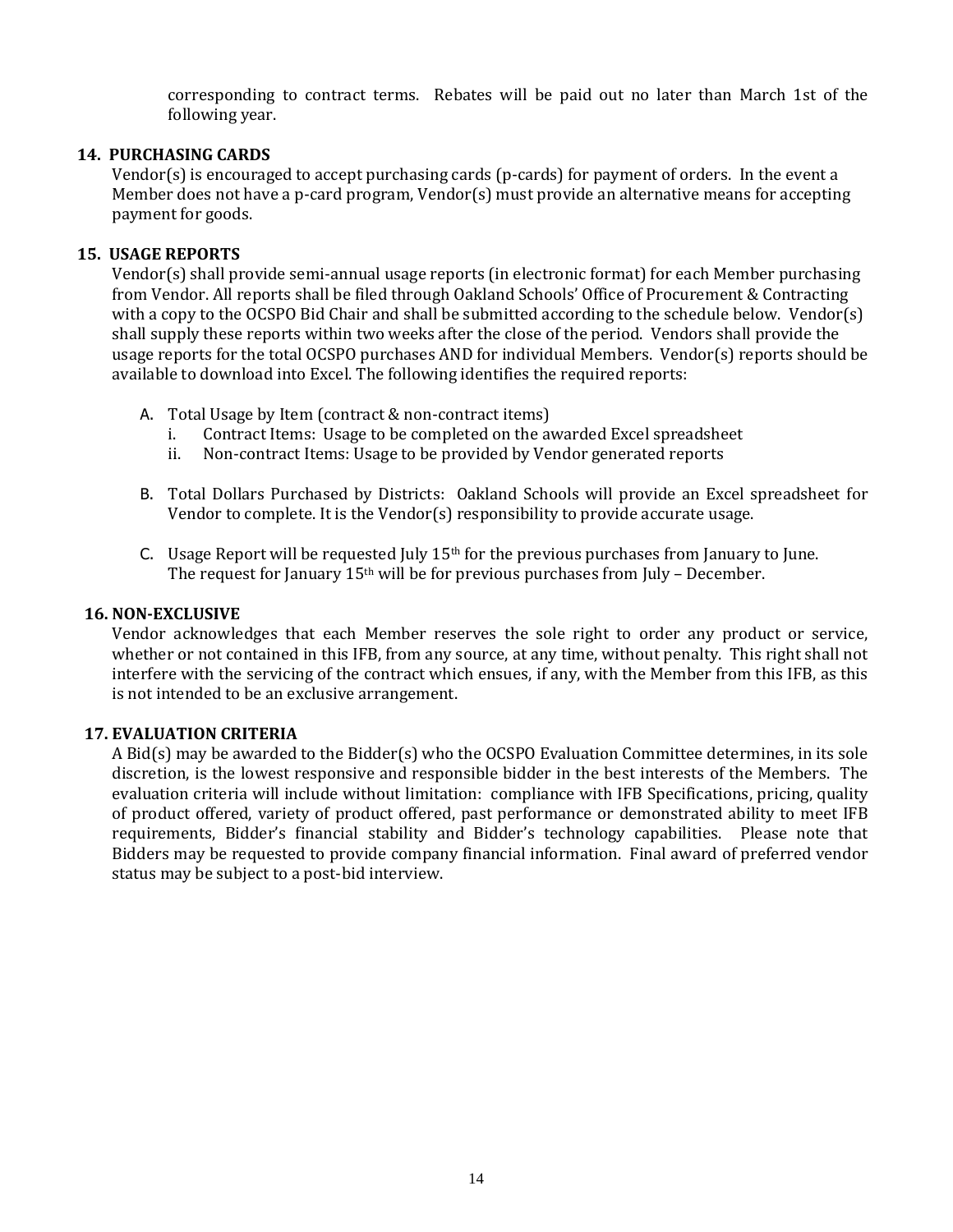# **18. BID SCHEDULE**

| <b>Event</b>                            | Date                                                |
|-----------------------------------------|-----------------------------------------------------|
| Bid Available:                          | Tuesday, December 11, 2018                          |
| <b>Advertisement Date:</b>              | Tuesday, December 11, 2018                          |
| Pre-Bid Meeting:                        | n/a                                                 |
| <b>Bid Clarifications Deadline:</b>     | Friday, December 14, 2018, by noon                  |
| <b>Bid Clarification Answers Posted</b> | Monday, December 17, 2018, by noon                  |
| no later than:                          |                                                     |
| <b>Bids Due:</b>                        | Thursday, January 10, 2019 by 2:00 p.m., local time |
| Samples Due:                            | By Bid due date                                     |
| <b>Contract Begins:</b>                 | March 1, 2019                                       |

The OCSPO reserves the right to modify any part of the above identified Invitation for Bid's Timeline, in its sole discretion.

# **SECTION V: SPECIFICATIONS – BID FORM**

Bid: Custodial Supplies

Samples Required: Yes, for Voluntary Alternates only

Bid Chair: Doreen Simonds, Waterford School District

The Specifications - Bid Form spreadsheet, completed with pricing, Brand names, and Brand item numbers for each IFB item, must be submitted on-line along with all Bid documents as detailed in Section II: Instructions to Bidders, #1 Bids: at **https://www.bidnetdirect.com,** by due date and time specified in the IFB. All required bid documents can be downloaded at **https://www.bidnetdirect.com,** including the spreadsheet attachment "Specifications - Bid form". A PDF version of your Specifications - Bid Form spreadsheet must be included with your submission of documents, in addition to the completed spreadsheet, per the instructions to bidders as sited above.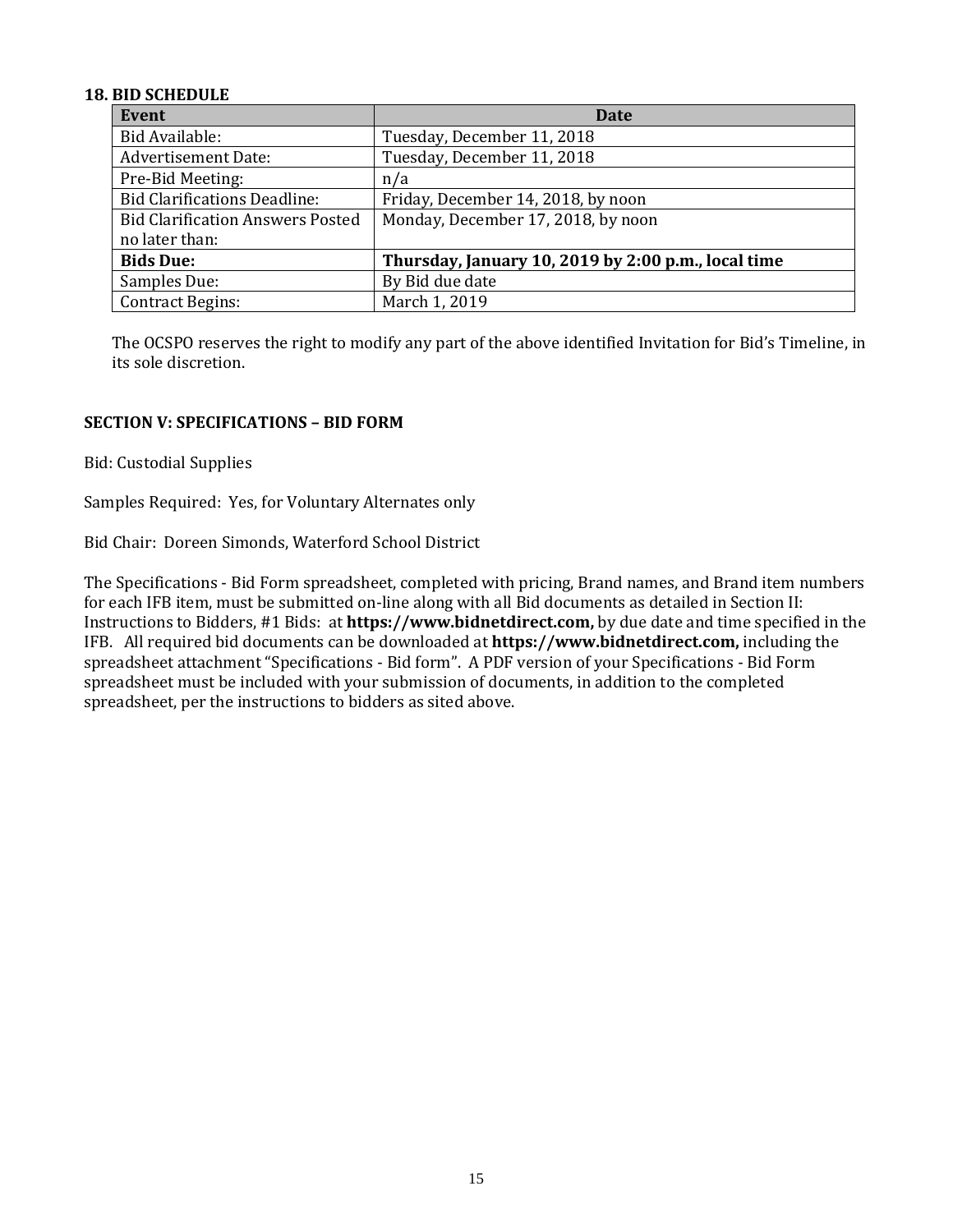# <span id="page-15-0"></span>**SECTION VI: BIDDER'S INFORMATION FORM**



# 2019-2020 OCSBO Custodial Supplies IFB #19.0005

|    |                                     | Indicate: __ Individual __ Corporation, (State incorporated ___) __ Partnership                                                                                                                                                                                                                                        |                                                                                                           |  |
|----|-------------------------------------|------------------------------------------------------------------------------------------------------------------------------------------------------------------------------------------------------------------------------------------------------------------------------------------------------------------------|-----------------------------------------------------------------------------------------------------------|--|
|    | address of the owner must be given. |                                                                                                                                                                                                                                                                                                                        | If the Bidder is an individual, operating under an assumed company or partnership name, the full name and |  |
|    |                                     |                                                                                                                                                                                                                                                                                                                        |                                                                                                           |  |
|    |                                     |                                                                                                                                                                                                                                                                                                                        |                                                                                                           |  |
|    |                                     |                                                                                                                                                                                                                                                                                                                        |                                                                                                           |  |
|    |                                     |                                                                                                                                                                                                                                                                                                                        |                                                                                                           |  |
|    |                                     |                                                                                                                                                                                                                                                                                                                        |                                                                                                           |  |
|    |                                     | Did you receive any addenda? Y or N Addenda Number(s): _________                                                                                                                                                                                                                                                       |                                                                                                           |  |
|    |                                     |                                                                                                                                                                                                                                                                                                                        |                                                                                                           |  |
|    |                                     |                                                                                                                                                                                                                                                                                                                        |                                                                                                           |  |
|    |                                     | 3. List your largest three customers in the Detroit Metro area and the annual volume.                                                                                                                                                                                                                                  |                                                                                                           |  |
|    |                                     |                                                                                                                                                                                                                                                                                                                        |                                                                                                           |  |
|    |                                     |                                                                                                                                                                                                                                                                                                                        |                                                                                                           |  |
|    |                                     | c. $\frac{1}{2}$ $\frac{1}{2}$ $\frac{1}{2}$ $\frac{1}{2}$ $\frac{1}{2}$ $\frac{1}{2}$ $\frac{1}{2}$ $\frac{1}{2}$ $\frac{1}{2}$ $\frac{1}{2}$ $\frac{1}{2}$ $\frac{1}{2}$ $\frac{1}{2}$ $\frac{1}{2}$ $\frac{1}{2}$ $\frac{1}{2}$ $\frac{1}{2}$ $\frac{1}{2}$ $\frac{1}{2}$ $\frac{1}{2}$ $\frac{1}{2}$ $\frac{1}{2}$ |                                                                                                           |  |
|    |                                     |                                                                                                                                                                                                                                                                                                                        |                                                                                                           |  |
| 5. |                                     |                                                                                                                                                                                                                                                                                                                        |                                                                                                           |  |
|    |                                     | 6. Payment Terms: ________________ OR ____% Discount offered if paid within ____ days                                                                                                                                                                                                                                  |                                                                                                           |  |
|    |                                     |                                                                                                                                                                                                                                                                                                                        | 7. Proposed volume incentive rebate offered based on sales for all paid members of OCSPO:                 |  |
|    | <b>Annual Net Purchases</b>         | Incentive                                                                                                                                                                                                                                                                                                              |                                                                                                           |  |
|    |                                     |                                                                                                                                                                                                                                                                                                                        |                                                                                                           |  |
|    |                                     |                                                                                                                                                                                                                                                                                                                        |                                                                                                           |  |
|    | $\frac{1}{2}$ to \$                 | $-$ %                                                                                                                                                                                                                                                                                                                  |                                                                                                           |  |
|    |                                     |                                                                                                                                                                                                                                                                                                                        |                                                                                                           |  |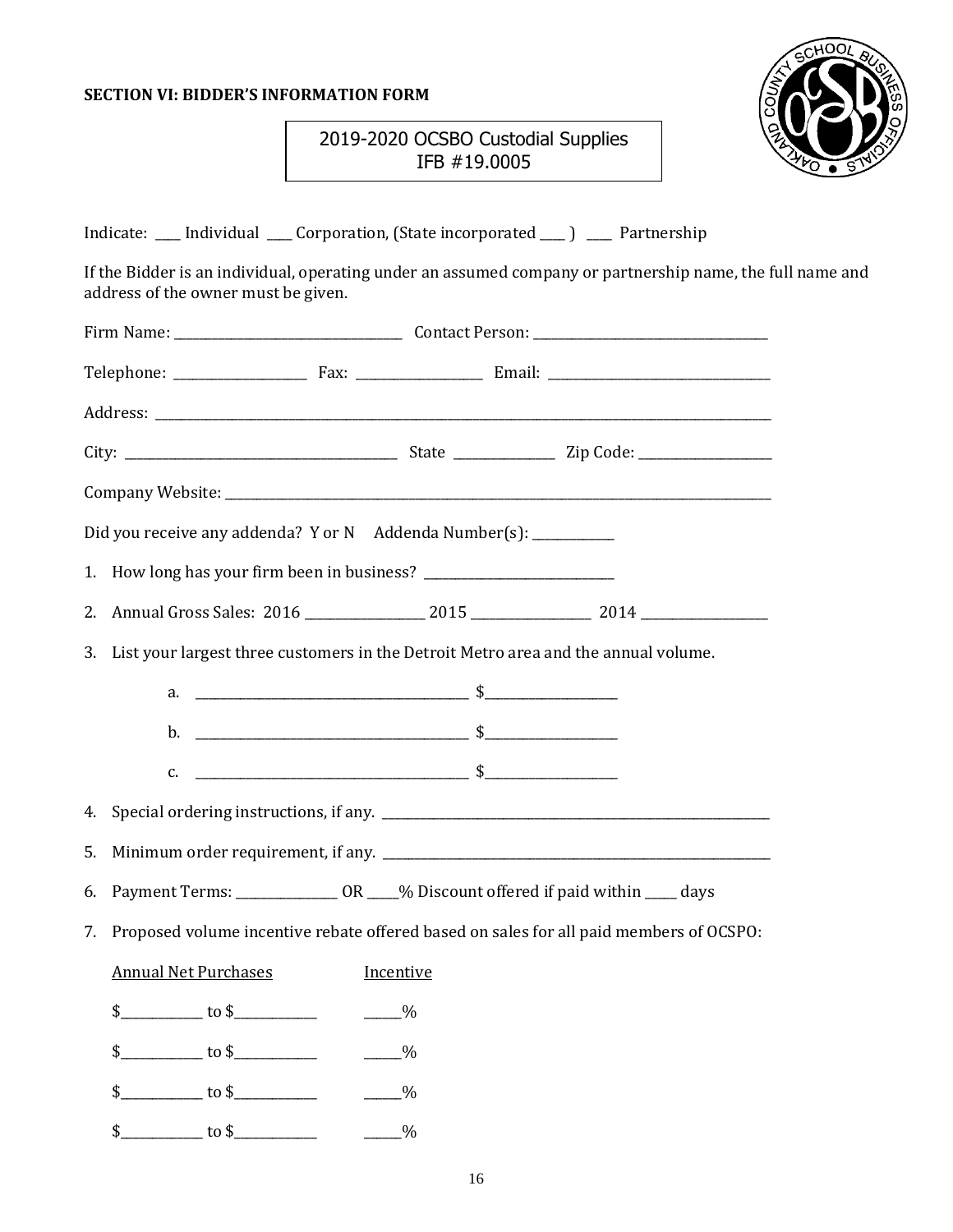| 8. a. Does your company offer Internet-based purchasing?<br>b. Does your Internet order system accept purchasing cards?<br>c. Can internet order system limit the users to the awarded/discounted items only? ____ Yes ____ No | $\frac{1}{1}$ Yes $\frac{1}{1}$ No<br>$Yes$ No |  |
|--------------------------------------------------------------------------------------------------------------------------------------------------------------------------------------------------------------------------------|------------------------------------------------|--|
| Does your firm currently work with any e-procurement companies to accept and process orders<br>electronically? If yes, list below:                                                                                             |                                                |  |
| 9. a. Do you accept payment by purchasing card (p-card)? _____ Yes _____ No                                                                                                                                                    |                                                |  |
| If yes, is there an added fee or charge for this service? ____________                                                                                                                                                         |                                                |  |
| b. What discount is offered for using purchasing cards? _________%                                                                                                                                                             |                                                |  |
| 10. Do you agree to provide usage reports per the specifications?_____ Yes _____ No                                                                                                                                            |                                                |  |
| 11. a. Check the appropriate delivery that your firm guarantees for product delivery:                                                                                                                                          |                                                |  |
| Order must be placed by ______ A.M./P.M. (circle)<br>$24$ Hours                                                                                                                                                                |                                                |  |
| Order must be placed by _______ A.M./P.M. (circle)<br>$\frac{48}{2}$ Hours                                                                                                                                                     |                                                |  |
| ____ Other _____ Hours Order must be placed by ______ A.M./P.M. (circle)                                                                                                                                                       |                                                |  |
| b. Please indicate your turn-around time for regular service and urgent situations:                                                                                                                                            |                                                |  |
|                                                                                                                                                                                                                                |                                                |  |
| Urgent Turn-Around Time                                                                                                                                                                                                        |                                                |  |
| 12. Besides a) online ordering via the internet, and b) accepting p-cards for payment, tell us what other<br>methods of order placement and payment you will accept for Members.                                               |                                                |  |
| 13. On a separate sheet, tell us who (name and phone number) and what sales support your company will<br>provide to the Members to support this program.                                                                       |                                                |  |
| 14. On a separate sheet, tell us what your company would do to help increase participation and orders<br>with Members (i.e. special order forms, marketing plans, training classes, etc.).                                     |                                                |  |

- 15. Provide a minimum of one sample of a custom order form your company has created plus your company catalog if requested by Districts.
- 16. On a separate sheet provide a list of types of "in-services" or workshops your firm is willing to provide if awarded items from the Bid. Please identify the audience for each item (i.e. Facility Managers, Building Supervisors, Purchasing Officials, etc.)
- 17. On a separate sheet provide three current references; including or adding at least three references that are currently using your internet ordering system.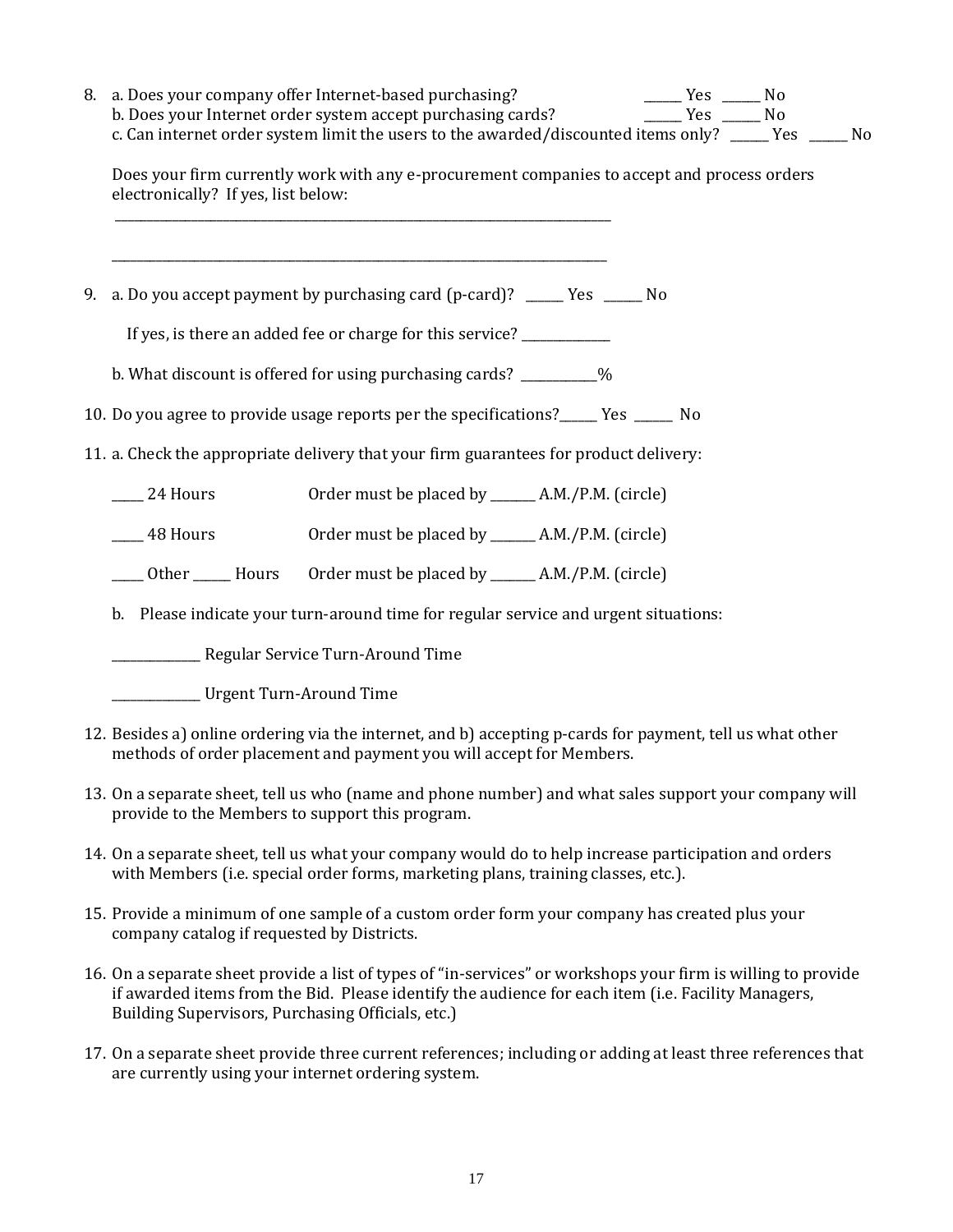# **SECTION VII: FIXED-PRICE CONTRACT TERMS & CONDITIONS**



2019-2020 OCSPO Custodial Supplies IFB #19.0005

# **CONTRACT TYPE:**

Bid prices submitted are based on the following contract type (See Section III General Terms & Conditions, #4 Prices).

# **\_\_\_\_ Fixed-Price Contract**

*Bid prices shall be held firm through February 29, 2020.* **Increases in price will NOT be allowed or considered for any reason.**

*OR*

### **\_\_\_\_\_ Fixed-Price Contract with Economic Price Adjustments**

A fixed-price contract with economic price adjustment provides for upward and downward revision of the stated contract price upon the occurrence of specified contingencies. Awarded bidder agrees to provide necessary documentation to the OCSPO for approval at least two weeks prior to any price changes.

Frequency of price review and adjustment over 12 month term: \_\_\_\_\_\_\_\_\_\_\_\_\_\_\_\_\_\_\_ Factor on which adjustment is based: Aggregate of the increases of any contract unit price shall not exceed: \_\_\_\_\_\_\_\_\_\_\_\_ percent *(Maximum 10 percent of the original unit price is allowed under this contract)*

# **CATALOG/NON-CONTRACT ITEM DISCOUNT**

In addition to bidding on the specific items for the Custodial Supplies, OCSPO is requesting that your company provide a discount for non-contract items for the term of the contract. The discount offered is to be a straight discount from manufacturer's suggested retail price on all items. The Vendor awarded this contract must provide updated pricing or catalogs to all ordering members. **A current catalog must be included in your Bid**.

The discount percent that you quote should include all delivery charges and have no minimum order size requirements. In order to participate for the non-contract portion of the Bid, the Vendor must, in the opinion of the Committee, make a good faith effort to competitively participate in the "contract item" portion of the Bid.

|           |      | _% off of Catalog Price |
|-----------|------|-------------------------|
| Signature | Date | Company                 |
| Name      |      | Title                   |
| Phone     |      | Fax                     |
| Email     |      | Website                 |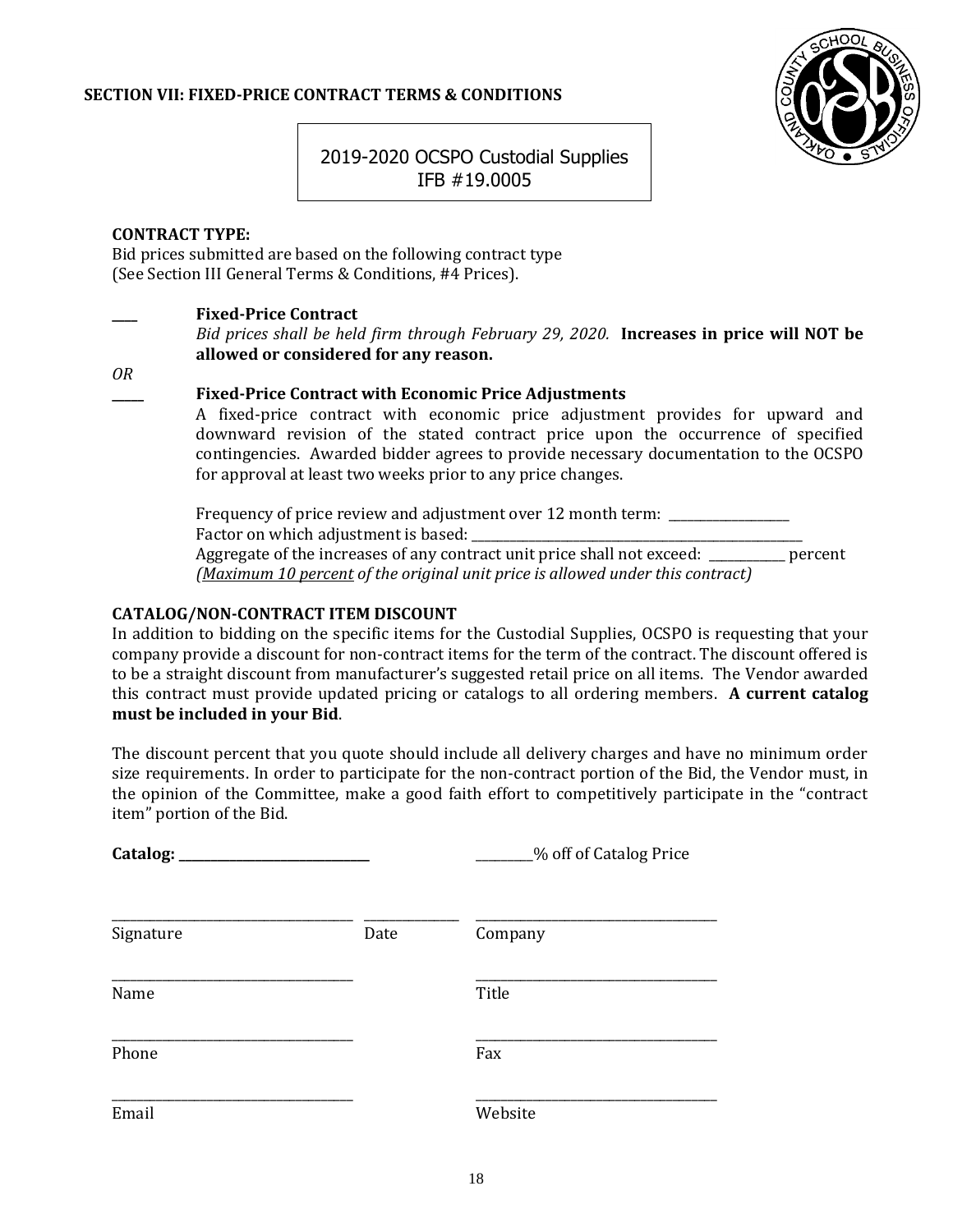# <span id="page-18-0"></span>**SECTION VIII: BIDDER'S PARTICIPATION FORM**



# 2019-2020 OCSPO Custodial Supplies IFB #19.0005

We propose to furnish and deliver the following Office Supplies in accordance with the Specifications and Terms and Conditions contained in this IFB and we acknowledge that if we are selected as the awarded vendor, such Specifications and Terms and Conditions of this IFB shall be incorporated by reference in any purchase order/contract with the individual Members who elect to contract with our firm.

We certify compliance with all of the Terms and Conditions of this IFB and further certify that this firm, its officers, and its employees have not entered into any agreement or arrangement with any other bidder, or prospective bidder or with any other person, firm or corporation relating to our Bid; and

That this firm, its officers, and its employees have not entered into any agreement or arrangement with any other bidder or prospective bidder or with any other person, firm or corporation to refrain from bidding or for any act or omission in restraining of free competition among bidders; and

That this firm, its officers, and its employees have not disclosed to any person, firm or corporation the terms of said Bid or the prices specified herein; and

That this firm has sought answers to any questions they may have regarding the form or substance of this Invitation For Bid, and that they waived any right to protest the selection process.

Company

Typed Name & Title of Authorized Company Agent

\_\_\_\_\_\_\_\_\_\_\_\_\_\_\_\_\_\_\_\_\_\_\_\_\_\_\_\_\_\_\_\_\_\_\_\_\_\_\_\_\_\_\_\_\_\_\_\_ \_\_\_\_\_\_\_\_\_\_\_\_\_\_\_\_\_\_\_\_\_\_\_

\_\_\_\_\_\_\_\_\_\_\_\_\_\_\_\_\_\_\_\_\_\_\_\_\_\_\_\_\_\_\_\_\_\_\_\_\_\_\_\_\_\_\_\_\_\_\_\_

\_\_\_\_\_\_\_\_\_\_\_\_\_\_\_\_\_\_\_\_\_\_\_\_\_\_\_\_\_\_\_\_\_\_\_\_\_\_\_\_\_\_\_\_\_\_\_\_

Signature of Company Agent Date

# **ACCEPTANCE OF BID AWARD: (TO BE COMPLETED ONLY BY OAKLAND SCHOOLS AND THE BID CHAIR ON BEHALF OF THE OAKLAND COUNTY SCHOOL PURCHASING OFFICIALS)**

This Bid for contracting supplies, materials or equipment is hereby selected as the awarded Vendor. As an awarded Vendor, you are now bound to sell the supplies, materials or equipment listed on the attached Bid based upon the IFB, including all terms, conditions, specifications, and addenda as set forth in the Invitation for Bid. The parties intend this award is to constitute the final and complete agreement between the OCSPO and Vendor, and no other agreements, oral or otherwise, regarding the subject matter of this agreement, shall bind any of the parties hereto.

| Oakland Schools       |  |
|-----------------------|--|
| <b>OCSPO</b> Liaison: |  |

OCSPO Liaison: \_\_\_\_\_\_\_\_\_\_\_\_\_\_\_\_\_\_\_\_\_\_\_\_\_\_\_\_\_\_\_\_\_\_\_ Bid Chair: \_\_\_\_\_\_\_\_\_\_\_\_\_\_\_\_\_\_\_\_\_\_\_\_\_\_\_\_\_\_\_\_\_\_\_

Awarded this \_\_\_\_\_\_ day of \_\_\_\_\_\_\_\_\_\_\_\_\_\_\_, 20\_\_\_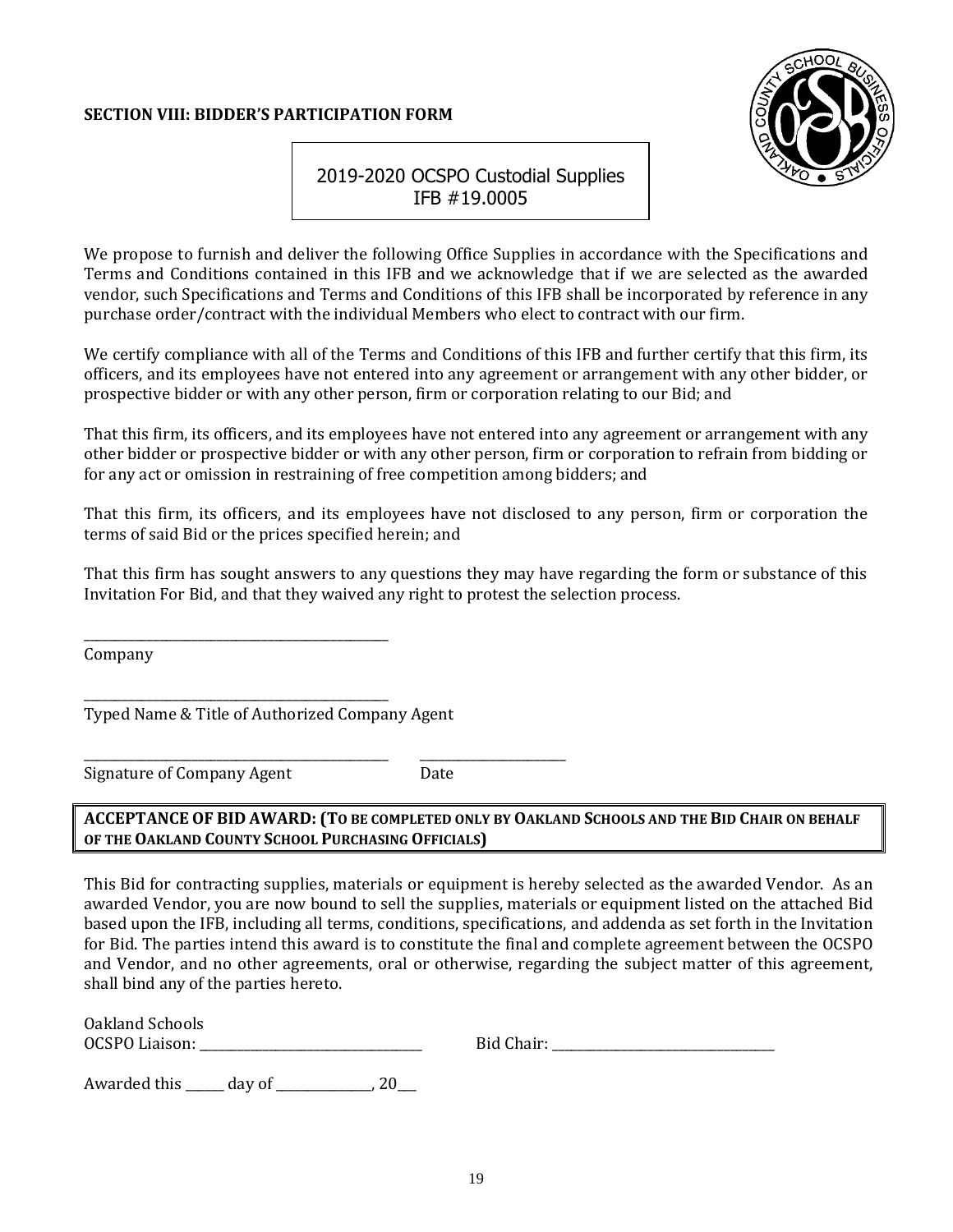# <span id="page-19-0"></span>**CERTIFICATION OF COMPLIANCE - IRAN ECONOMIC SANCTIONS ACT Michigan Public Act No. 517 of 2012**

The undersigned, the owner or authorized officer of the below-named contractor (the "Contractor"), pursuant to the compliance certification requirement provided in the Oakland Schools' (the "School District") Invitation For Bid, hereby certifies, represents and warrants that the Contractor (including its officers, directors and employees) is not an "Iran linked business" within the meaning of the Iran Economic Sanctions Act, Michigan Public Act No. 517 of 2012 (the "Act"), and that in the event Contractor is awarded a contract as a result of the aforementioned IFB, the Contractor will not become an "Iran linked business" at any time during the course of performing any services under the contract.

The Contractor further acknowledges that any person who is found to have submitted a false certification is responsible for a civil penalty of not more than \$250,000.00 or 2 times the amount of the contract or proposed contract for which the false certification was made, whichever is greater, the cost of the School District's investigation, and reasonable attorney fees, in addition to the fine. Moreover, any person who submitted a false certification shall be ineligible to bid on an Invitation For Bid for three (3) years from the date it is determined that the person has submitted the false certification.

Name of Company

Signature of Authorized Representative

Name of Authorized Representative

Title of Authorized Representative

Date